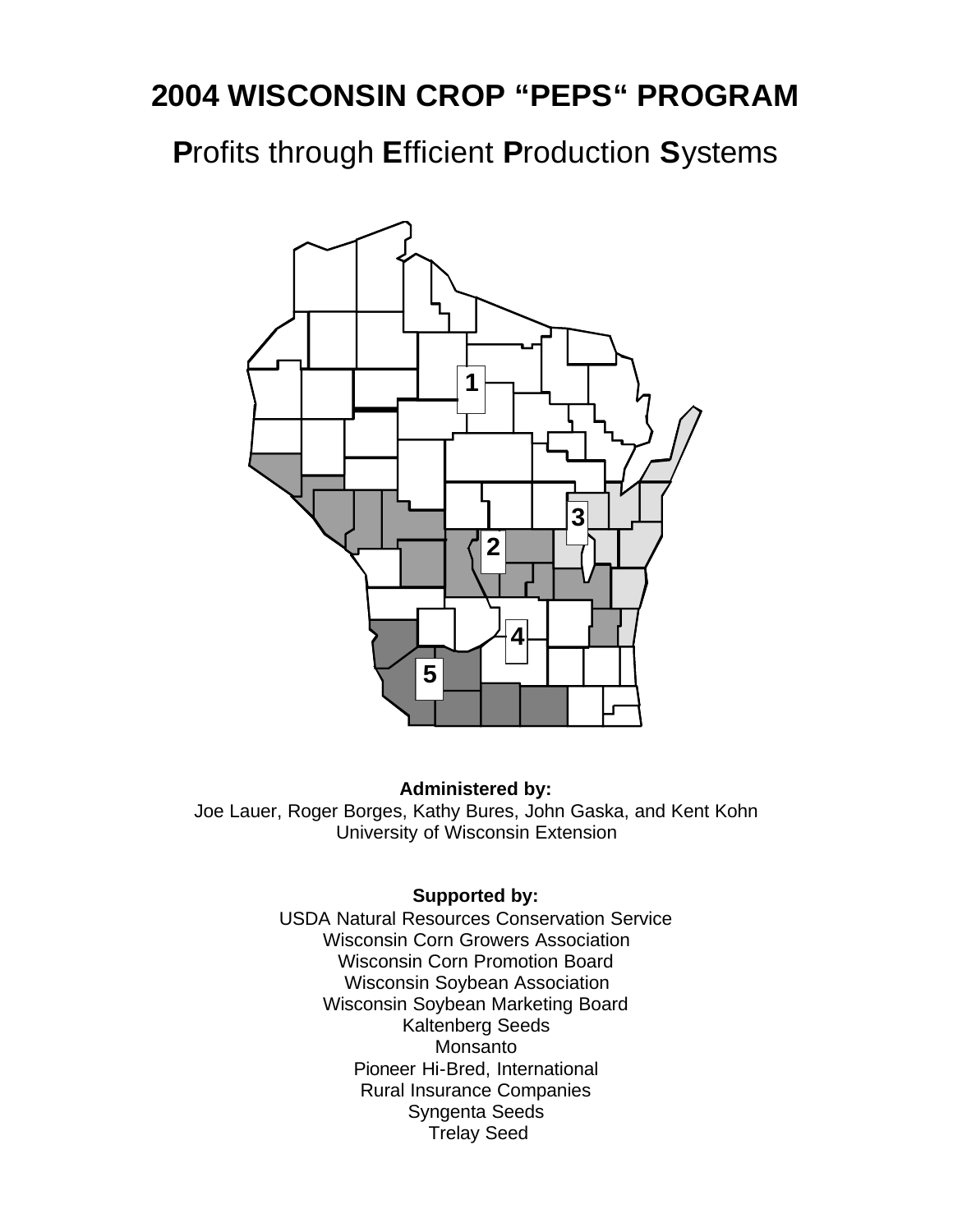**PEPS Program**



**P**rofits through **E**fficient **P**roduction **S**ystems





#### **2004 PEPS Summary**

This year marks the  $18<sup>th</sup>$  year of the Wisconsin PEPS program. The PEPS program goes beyond typical yield contests by encouraging efficiency and profitability rather than productivity alone.

The objectives of the program are:

- 1. To recognize the practices utilized by the *most profitable* growers and to provide other growers, educators, and researchers insight into ways these producers integrate practices into a system, and
- 2. To emphasize soil and water conservation, efficiency, profitability and competitiveness vs. productivity alone.

During the first 10 years of the program (1987 to 1996), contestants were ranked on *lowest cost per bushel.* Beginning in 1997, contestants were ranked on the *greatest return to management* to better account for trade-offs between yield and production costs. Beginning in 2000, participants received both a summary of their management costs and a history report detailing costs in various categories over time to assist in "fine-tuning" their management.

During 2004, 38 contestants entered 53 fields. The average yield in the cash corn, dairy/ livestock corn and soybean divisions was 201, 190 and 54 bushels per acre with production costs of \$325, \$256 and \$183 per acre. These costs include actual figures provided by contestants. *These costs do not include all costs of production.* For example, overhead or miscellaneous costs associated with operating a farm (i.e. field tiling, outfitting a shop, plowing snow, maintaining fences, taxes, desktop work related to management, etc.), are difficult to determine among farms, and is not accounted for in the PEPS program. Typical overhead rates range from 18-46% of production costs.

"Best of the Best" aptly describes the farmers participating in PEPS. Results reflect the efforts and costs of some of the best farmers growing corn and soybeans on the best land available using their best management practices. Lower yielding fields are often not entered into the contest. Thus, costs are probably higher for most farmers.

We hope these results provide some ideas to improve corn and soybean production efficiency and profitability. More importantly this report may provide some good points for discussion.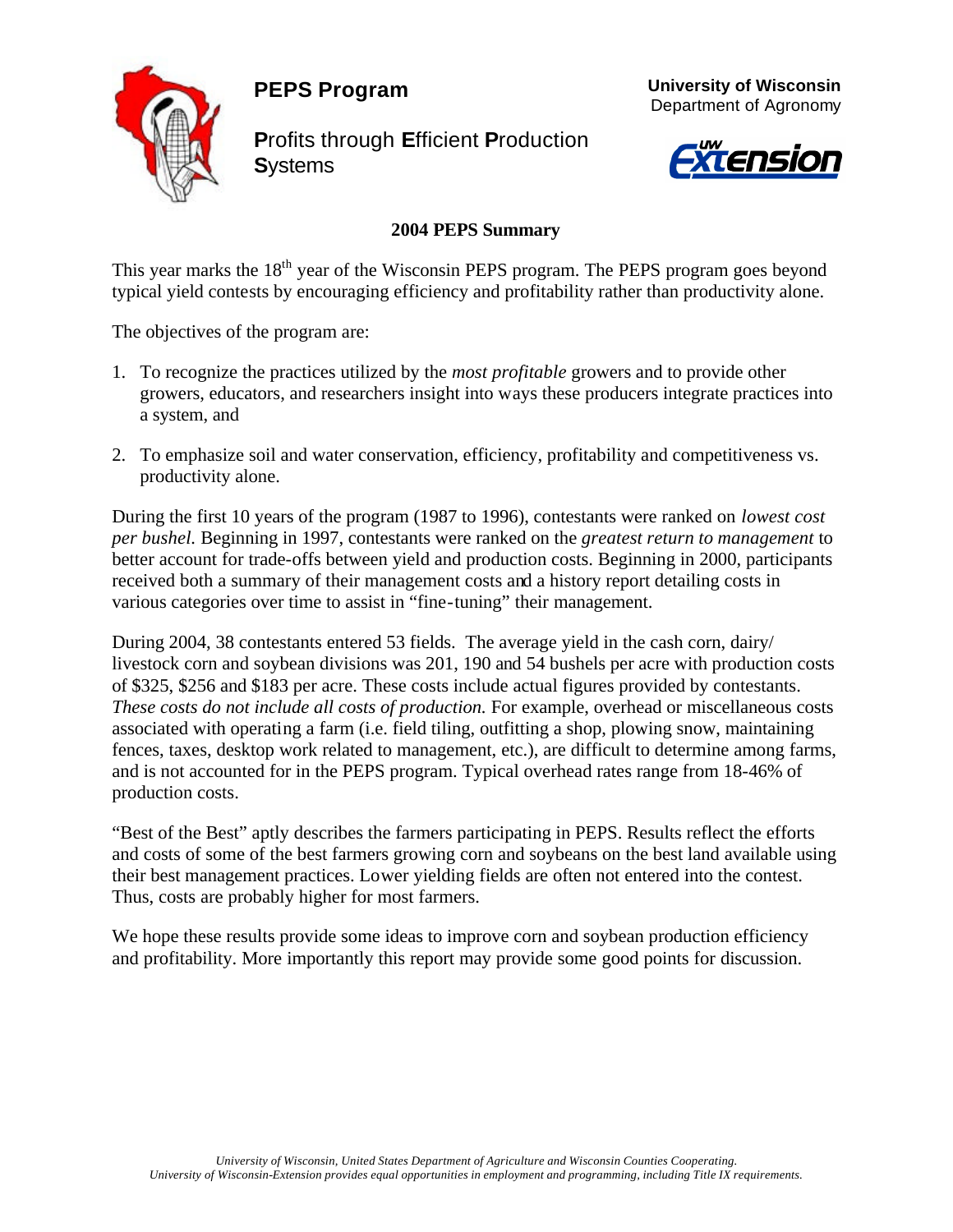**PEPS Program**



**P**rofits through **E**fficient **P**roduction **S**ystems





#### **2004 PEPS Procedures**

The procedures used to calculate production costs and cost per bushel are hopefully self-explanatory from the enclosed PEPS budget summary sheet. The actual budget summary and history report is provided to participants only. You should notice the following in particular:

- 1. Grower return was calculated by multiplying commodity price with yield and subtracting production costs. Corn price was determined using a marketing strategy when 50% of the crop was sold in November and 25% forward contracted (less basis) to March and July respectively. The November average cash price was derived from Wisconsin Ag Statistics, and the March and July future prices were derived from the Chicago Board of Trade closing price on December 1.
- 2. Many costs (seed, herbicides, insecticides, insurance, scouting, etc.) were charged based on the figures provided to us by participants.
- 3. Nitrogen and micronutrient fertilizer costs were those provided, unless N analysis was unknown. If fertilizer was applied, and N analysis was unknown, N costs were based on removal at the grain yield obtained. All P and K costs were based on removal at the grain yield obtained. Starter and other mixed nutrient fertilizer costs were based on N and/or micronutrients only; P and K costs per unit, as a percentage of total applied fertilizer, were subtracted.
- 4. Equipment costs were based either on actual custom machinery hire, or on figures in the publication, "Minnesota Farm Machinery Economic Cost Estimates for 2003", for individual operations. (Please let us know if you would like a copy of this publication). We matched listed machinery size and type with the most appropriate categories in the publication.
- 5. Harvesting costs were estimated for handling (\$0.02 per bushel), hauling (\$0.04 per bushel), trucking (\$0.11 per bushel) and storage (\$0.02 per bushel month with 25% of grain shipped in March after 4 months storage and 25% of grain shipped in July after 8 months storage). Drying costs in the cash-crop corn division were estimated at \$.02 per point above 15.5% per dry bushel.
- 6. Land costs were based on the average of: a) 50% of the NRCS-rated corn yield potential for the soil type involved, and b) estimated cash rent. The 50% figure was derived from participant's estimates of average cash rents for land similar to the contest plot.
- 7. No one was disqualified for soil loss greater than "T", however soil loss in tons/acre is reported on the overall summary sheet.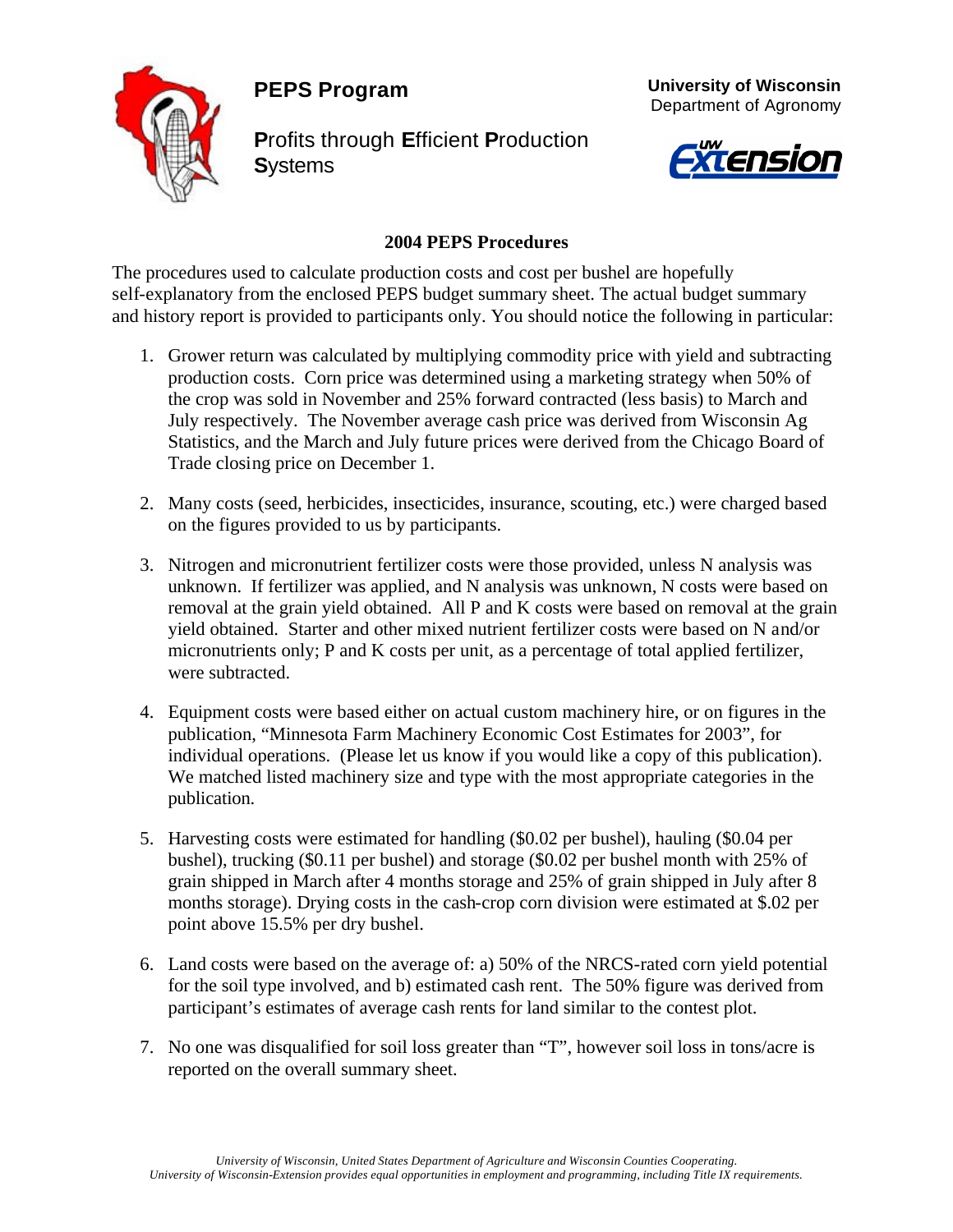### **CASH CORN DIVISION**

| District ID                                                |                         |                         |       |        |                      |          | <b>NRCS</b>           |                            |              | Planting |              |                  |                               |               |                                           | Insecticides,                       |               |               |
|------------------------------------------------------------|-------------------------|-------------------------|-------|--------|----------------------|----------|-----------------------|----------------------------|--------------|----------|--------------|------------------|-------------------------------|---------------|-------------------------------------------|-------------------------------------|---------------|---------------|
| County<br>Yield verifier                                   | Name                    | Return/A Cost/A Cost/Bu |       |        | Yield<br>@15.5 Moist |          | Corn<br>Yield<br>bu/A | Hybrid                     | Date x1000   | Rate     | Row<br>Width | Previous<br>Crop | <b>Trips</b><br>Over<br>Field | Till<br>/1/   | Herbicides                                | Fungicides<br>and/or<br><b>PGRs</b> | Nitrogen Soil | lbs/a Loss/2/ |
| 1845<br>$1 \quad$<br>Dunn<br>Keith Gunderson               | <b>Mark Bates</b>       | \$125                   | \$330 | \$1.51 | 218                  | 18.3     |                       | 145 NK N3030Bt             | 4/24/2004    | 32       | 30           | Soybean          |                               | 5 MT/NT Lumax |                                           |                                     | 152           | 4 Y           |
| 1<br>1846<br>Dunn<br><b>Mark Bates</b>                     | <b>Jerry Bates</b>      | \$122                   | \$364 | \$1.57 | 233                  | 24.1     |                       | 145 NK N3030Bt             | 4/27/2004    | 32       |              | 30 Soybean       |                               | 5 MT/NT Lumax |                                           |                                     |               | 152 5 Y       |
| 1<br>1848<br>Dunn<br><b>Mark Bates</b>                     | <b>Ron Weisenbeck</b>   | \$115                   | \$327 | \$1.55 |                      |          |                       | 211 18.9 145 Croplan 344Bt | 5/5/2004     | 32       |              | 30 Soybean       |                               |               | 5 MT/NT Aatrex 9.O Outlook                |                                     | 153           | 0 Y           |
| 1811<br>$\mathbf{1}$<br>St. Croix<br><b>Brent Wink</b>     | <b>Robert Ickler</b>    | \$109                   | \$315 | \$1.55 | 203                  | 22.0     | 90                    | Croplan 354Bt              | 4/28/2004    | 32       |              | 30 Soybean       |                               | 4 MT/NT Lumax |                                           |                                     |               | 142 5 Y       |
| 1849<br>$\mathbf{1}$<br>Dunn<br>Mark Bates                 | <b>William Tiffany</b>  | \$99                    | \$339 | \$1.62 |                      | 210 24.9 | 100                   | <b>NK N3030Bt</b>          | 4/30/2004    | 35       |              | 30 Soybean       |                               | 4 MT/NT Lumax |                                           |                                     |               | 148  4  Y     |
| $2^{\circ}$<br>1818<br><b>Buffalo</b><br><b>Carl Duley</b> | <b>Robert Lambert</b>   | \$150                   | \$316 | \$1.42 | 223                  | 20.5     | 150                   | <b>NK N45-T5</b>           | 5/1/2004     | 32       |              | 30 Soybean       |                               | 3 MT/NT Lumax |                                           |                                     |               | 138 5 Y       |
| $\overline{a}$<br>1826<br>Jackson<br>Tom                   | <b>Stetzer Farms</b>    | \$141                   | \$392 | \$1.54 |                      | 255 30.9 | 150                   | <b>NK N32-L9</b>           | 5/3/2004     | 34       |              | 30 Soybean       |                               |               | 5 MT/NT Lumax Glystar<br>Ammonium Sulfate | Cruiser/Dyn 156 1 Y<br>asty         |               |               |
| $2^{\circ}$<br>1827<br><b>Buffalo</b><br><b>Carl Duley</b> | <b>Merlin D. Sutter</b> | \$134                   | \$340 | \$1.50 |                      | 227 23.8 | 150                   | NK N60-B6                  | 5/1/2004     | 32       |              | 30 Soybean       |                               | 4 MT/NT Lumax |                                           |                                     |               | 121 2 Y       |
| $2^{\circ}$<br>1823<br>Monroe<br><b>Bill Halfman</b>       | <b>Greg Selbrede</b>    | \$65                    | \$368 | \$1.78 |                      |          |                       | 207 24.5 155 Croplan 503Bt | 4/27/2004 38 |          |              | 30 Soybean       |                               | 4 MT/NT Lumax |                                           |                                     |               | 144 1 Y       |
| $\overline{2}$<br>1828<br>Adams<br>Donald Genrich          | <b>Edward Volkening</b> | (S3)                    | \$269 | \$2.11 |                      | 127 28.8 | 88                    | Pioneer 38A23              | 4/20/2004 27 |          |              | 30 Soybean       |                               |               | 4 MT/NT G-Max Lite Prowl<br>Hornet        |                                     |               | 124 3 Y       |
| 3 1813<br>Outagamie<br>Kevin Jarek                         | <b>Gary Kropp</b>       | \$59                    | \$316 | \$1.76 | 180                  | 21.0     | 100                   | <b>NK N29-A2</b>           | 5/3/2004     | 32       |              | 30 Soybean       | 7                             |               | CP Lumax                                  | Cruiser                             |               | 174 2 Y       |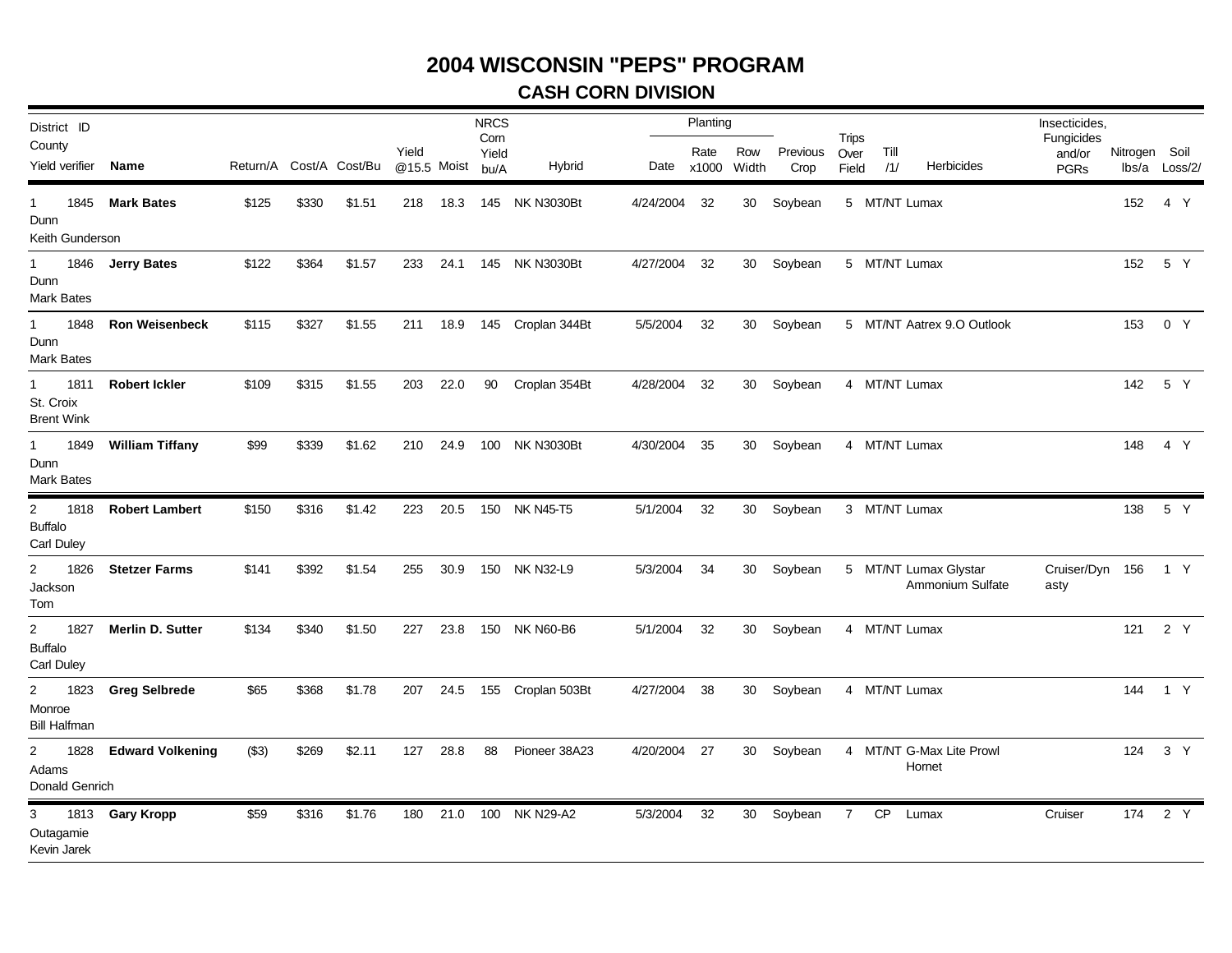### **CASH CORN DIVISION**

| District ID<br>County                     |                                           |                         |       |        | Yield       |          | <b>NRCS</b><br>Corn<br>Yield |                                             |              | Planting<br>Rate | Row   | Previous   | <b>Trips</b><br>Over | Till      |                                                                     | Insecticides,<br>Fungicides<br>and/or | Nitrogen Soil |               |
|-------------------------------------------|-------------------------------------------|-------------------------|-------|--------|-------------|----------|------------------------------|---------------------------------------------|--------------|------------------|-------|------------|----------------------|-----------|---------------------------------------------------------------------|---------------------------------------|---------------|---------------|
| Yield verifier                            | Name                                      | Return/A Cost/A Cost/Bu |       |        | @15.5 Moist |          | bu/A                         | <b>Hybrid</b>                               |              | Date x1000       | Width | Crop       | Field                | /1/       | <b>Herbicides</b>                                                   | <b>PGRs</b>                           |               | lbs/a Loss/2/ |
| 3<br>1843<br>Calumet<br>Gary Wienike      | Meyer Dairy &<br>Grain                    | \$37                    | \$299 | \$1.86 | 161         | 23.0     |                              | 100 NK N3030Bt                              | 4/24/2004    | 32               | 30    | Corn       | 5                    | <b>CP</b> | <b>Cinch Accent Gold</b><br>Atrazine 9.0                            | Cruiser                               | 136           | 1 Y           |
| 3<br>1814<br>Outagamie<br>Kevin Jarek     | <b>Gary Kropp</b>                         | \$36                    | \$296 | \$1.87 | 159         |          |                              | 19.5 100 NK N3030Bt                         | 5/5/2004     | 32               |       | 30 Soybean | $\overline{7}$       | <b>CP</b> | <b>Steadfast Atrazine</b><br><b>Callisto Effective</b>              |                                       |               | 174 2 Y       |
| 3<br>1817<br>Outagamie<br>Kevin Jarek     | <b>Gary Kropp</b>                         | \$23                    | \$298 | \$1.94 | 154         | 18.5     |                              | 100 NK N29-A2                               | 5/5/2004     | 32               | 30    | Soybean    | 7                    | CP        | <b>Steadfast Atrazine</b><br><b>Callisto Effective</b>              |                                       | 174           | 2 Y           |
| 1822<br>4<br>La Crosse<br>Michael Larson  | <b>Golden Acres</b><br><b>Grain Farms</b> | \$144                   | \$320 | \$1.44 | 222         | 18.7     |                              | 110 NK N45-A6                               | 5/4/2004     | 32               | 30    | Soybean    |                      |           | 5 MT/NT Lumax                                                       | Cruiser/Dyn 156<br>asty               |               | 3 Y           |
| 1819<br>4<br>Columbia<br>Dan Sandmack     | <b>David Padley</b>                       | \$126                   | \$286 | \$1.45 | 197         | 18.4     |                              | 145 High Cycle 7560                         | 4/28/2004    | 30               |       | 20 Soybean |                      |           | 5 MT/NT Basis Banvel<br><b>Ammonium Sulfate</b><br>Surfactant       |                                       | 108           | 4 Y           |
| 1824<br>4<br>Jefferson<br>Jason Culver    | John Simon                                | \$93                    | \$272 | \$1.56 |             |          |                              | 175 19.7 105 Kaltenberg K5151Bt 5/4/2004 28 |              |                  | 38    | Soybean    |                      |           | 5 MT/NT Basis Gold Clarity                                          |                                       | 129           | 3 Y           |
| 1821<br>4<br>Jefferson<br>Merlin Westphal | <b>Bill Rohloff</b>                       | \$86                    | \$334 | \$1.66 | 201         | 20.1     |                              | 145 NK N60-N2                               | 4/29/2004    | - 31             | 30    | Soybean    |                      |           | 3 MT/NT Lumax Atrazine 4L 2,4-<br><b>D LV400</b>                    |                                       | 146           | 3 Y           |
| 4<br>Racine<br>Don Strueder               | 1812 Second Chance<br><b>Farms</b>        | \$64                    | \$344 | \$1.76 | 195         | 18.7 110 |                              | Dekalb DKC51-41                             | 5/5/2004     | 36               | 30    | Soybean    |                      |           | 4 MT/NT Bicep Lite II Magnum<br><b>Touchdown Activator</b><br>Array |                                       | 132           | 1 Y           |
| 1820<br>4<br>Jefferson<br>Merlin Westphal | <b>Bill Rohloff</b>                       | \$55                    | \$344 | \$1.80 | 191         | 20.0     |                              | 105 NK N60-B6                               | 4/25/2004 31 |                  |       | 30 Soybean |                      |           | 5 MT/NT Steadfast Callisto<br>Atrazine 4L Marksman<br>Surfactant    |                                       | 146           | 3 Y           |
| 1825<br>5<br>Grant<br>Kevin Raisbeck      | <b>Eugene Steiger</b>                     | \$188                   | \$363 | \$1.38 | 264         | 18.5     |                              | 155 Dekalb DKC60-19                         | 4/16/2004    | -36              |       | 30 Soybean |                      |           | 4 MT/NT Prowl Hornet                                                |                                       |               | 134 2 Y       |

/1/ Tillage: NT/MT=No Till/Minimum Till, CP=Chisel Plow, MP= Moldboard Plow

/2/ Soil Loss (Tons/A) based on Universal Soil Loss Equation and Wind Erosion Equation Y=Soil loss is within "tolerable" level for the soil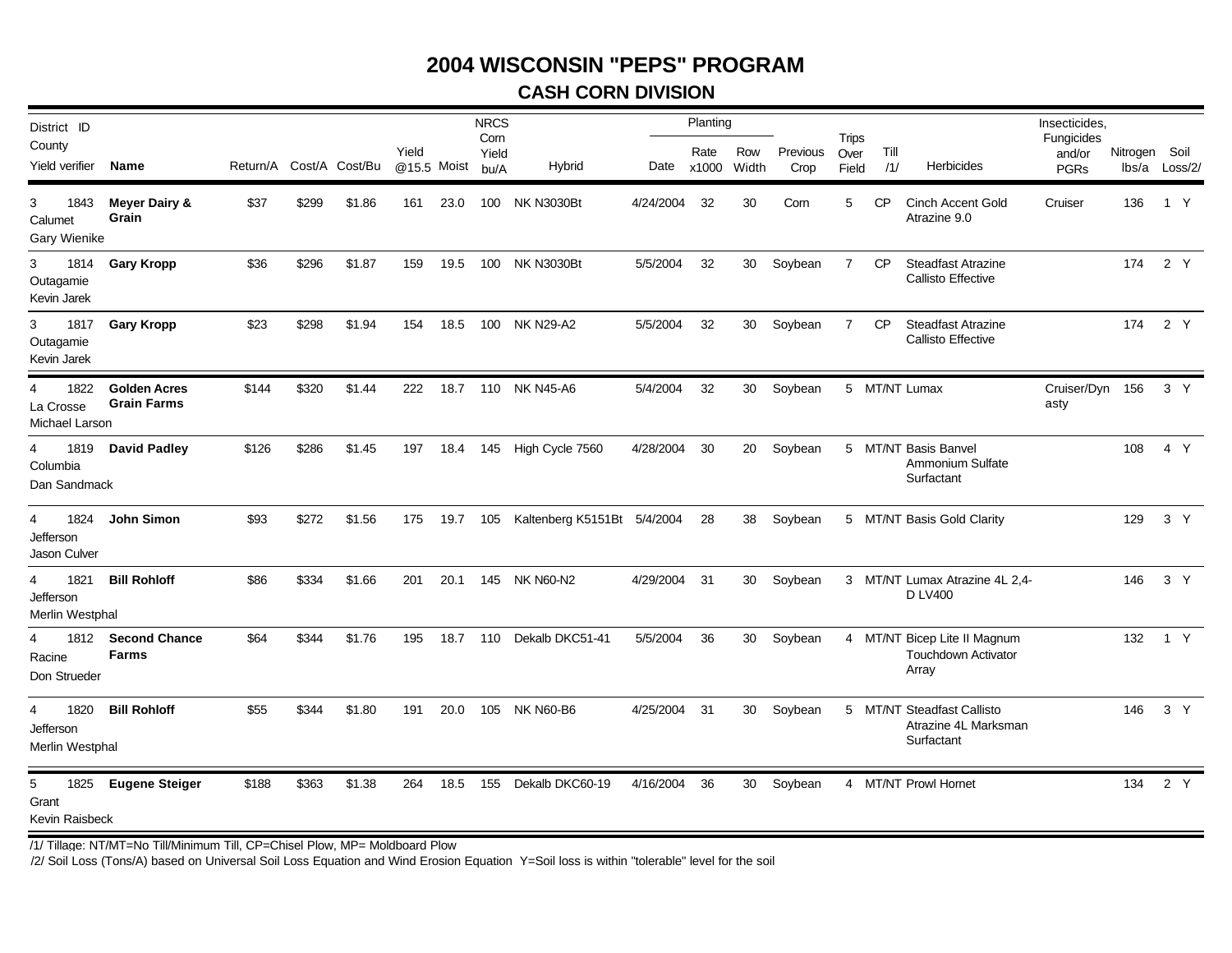## **2004 WISCONSIN "PEPS" PROGRAM DAIRY/LIVESTOCK CORN DIVISION**

| District ID<br>County<br>Yield verifier                                | Name                               | Return/A |       | Cost/A Cost/Bu | Yield              |      | <b>NRCS</b><br>Corn<br>Yield | Hybrid            |                        | Planting<br>Rate | Row<br>Width | Previous        | Trips<br>Over  | Till | <b>Herbicides</b>                                   | Insecticides,<br>Fungicides<br>and/or | Nitrogen Soil                 |       |  |
|------------------------------------------------------------------------|------------------------------------|----------|-------|----------------|--------------------|------|------------------------------|-------------------|------------------------|------------------|--------------|-----------------|----------------|------|-----------------------------------------------------|---------------------------------------|-------------------------------|-------|--|
| $\mathbf{1}$<br>1850<br>Dunn                                           | <b>Manske Farms</b>                | \$208    | \$201 | \$1.03         | @15.5 Moist<br>196 | 20.8 | bu/A<br>90                   | Croplan 344RRBt   | Date x1000<br>5/9/2004 | 28               | 38           | Crop<br>Alfalfa | Field          | /1/  | 4 MT/NT Glyphomax Plus<br>Ammonium Sulfate          | <b>PGRs</b>                           | lbs/a Loss/2/<br>11<br>Manure | 1 Y   |  |
| <b>Mark Bates</b><br>1835<br>$\mathbf{1}$<br>St. Croix<br>Lee Milligan | <b>Ken-Rich Farms</b>              | \$156    | \$231 | \$1.25         | 185                | 23.3 | 70                           | Mycogen 2R416     | 4/30/2004 32           |                  | 30           | Alfalfa         | 6              | MP.  | Atrazine 90DF                                       |                                       | 56<br>Manure                  | 4 Y   |  |
| 1<br>1847<br>Dunn<br>Jerry Bates                                       | <b>Jerry Bates</b>                 | \$143    | \$230 | \$1.29         | 178                | 23.8 | 100                          | Croplan 364RR     | 5/1/2004               | 32               | 30           | Alfalfa         |                |      | 6 MT/NT Glyphomax Plus<br>Ammonium Sulfate          |                                       | 64                            | 1 Y   |  |
| $\mathbf{1}$<br>1833<br>St. Croix<br>Lee Milligan                      | <b>Ken-Rich Farms</b>              | \$136    | \$276 | \$1.40         | 197                | 23.0 |                              | 115 Mycogen 2R416 | 4/30/2004 32           |                  | 30           | Soybean         | $\overline{7}$ | CP   | Atrazine 90DF Glystar<br>Plus                       |                                       | 125 4 Y<br>Manure             |       |  |
| $\mathbf{1}$<br>1842<br>Polk<br>David Tollberg                         | Dale E Wester                      | \$115    | \$216 | \$1.36         | 158                | 25.2 | 90                           | Dekalb DK440      | 5/1/2004               | 30               |              | 30 Snap Beans 6 |                |      | CP Degree Atrazine 4L                               |                                       | 36<br>Manure                  | 3 Y   |  |
| $\mathbf{1}$<br>1834<br>St. Croix<br>Lee Milligan                      | <b>Ken-Rich Farms</b>              | \$96     | \$291 | \$1.57         | 185                | 22.9 |                              | 115 Mycogen 2R426 | 4/27/2004              | -32              | 30           | Soybean         | $\overline{7}$ | CP   | Outlook Hornet                                      |                                       | 125<br>Manure                 | 4 Y   |  |
| $\mathbf{1}$<br>1837<br>Rusk<br><b>Greg Pound</b>                      | <b>Rusk Rose</b><br>Holsteins Inc. | \$11     | \$211 | \$1.98         | 106                | 25.0 | 95                           | Pioneer 39D81     | 5/5/2004               | 32               | 30           | Soybean         |                |      | 5 MT/NT Hornet Keystone LA                          | Kernal<br>Guard                       | $3^{\circ}$<br>Manure         | 4 Y   |  |
| $\overline{2}$<br>1840<br>Jackson<br>Tom                               | <b>Stetzer Farms</b>               | \$207    | \$260 | \$1.16         | 223                | 31.4 | 130                          | <b>NK N32-L9</b>  | 5/3/2004               | 34               | 30           | Soybean         |                |      | 6 MT/NT Lumax Glystar Plus<br>Ammonium Sulfate      | Cruiser/Dyn<br>asty                   | 106<br>Manure                 | 1 Y   |  |
| $\overline{2}$<br>1831<br>Trempealeau<br>Jon Zander                    | <b>Hamlin Valley</b><br>Farms      | \$204    | \$336 | \$1.30         | 258                | 23.7 | 135                          | Pioneer 38B85     | 5/6/2004               | 34               | 30           | Alfalfa         |                |      | 4 MT/NT G-Max Lite Clarity<br>Hornet Roundup        | Agrox DL                              | Manure                        | 9 2 Y |  |
| $\overline{2}$<br>1836<br><b>Buffalo</b><br>Dennis Deitrlhoff          | <b>Paul Pronscinske</b>            | \$171    | \$248 | \$1.24         | 201                | 18.6 | 75                           | Pioneer 38A24     | 5/2/2004               | -31              | 30           | Alfalfa         |                |      | 4 MT/NT Cornerstone Cinch<br><b>Hornet Atrazine</b> |                                       | 90                            | 1 Y   |  |
| 1844<br>3<br>Calumet<br><b>Gary Wienike</b>                            | <b>Meyer Dairy &amp;</b><br>Grain  | \$165    | \$201 | \$1.15         | 175                | 18.0 | 100                          | <b>NK N3030Bt</b> | 5/4/2004               | 32               | 30           | Alfalfa         | $\overline{4}$ | CP   | Cinch Atrazine 9.0                                  | Cruiser                               | 27                            | 1 Y   |  |
| 3<br>1832<br>Kewaunee<br><b>Clark Riemer</b>                           | Kevin & Clifford<br><b>Nysse</b>   | \$95     | \$259 | \$1.53         | 169                | 23.0 | 125                          | Pioneer 37R71     | 5/2/2004               | 32               | 30           | Alfalfa         | 6              | CP   | Lumax Atrazine                                      |                                       | 10<br>Manure                  | 4 Y   |  |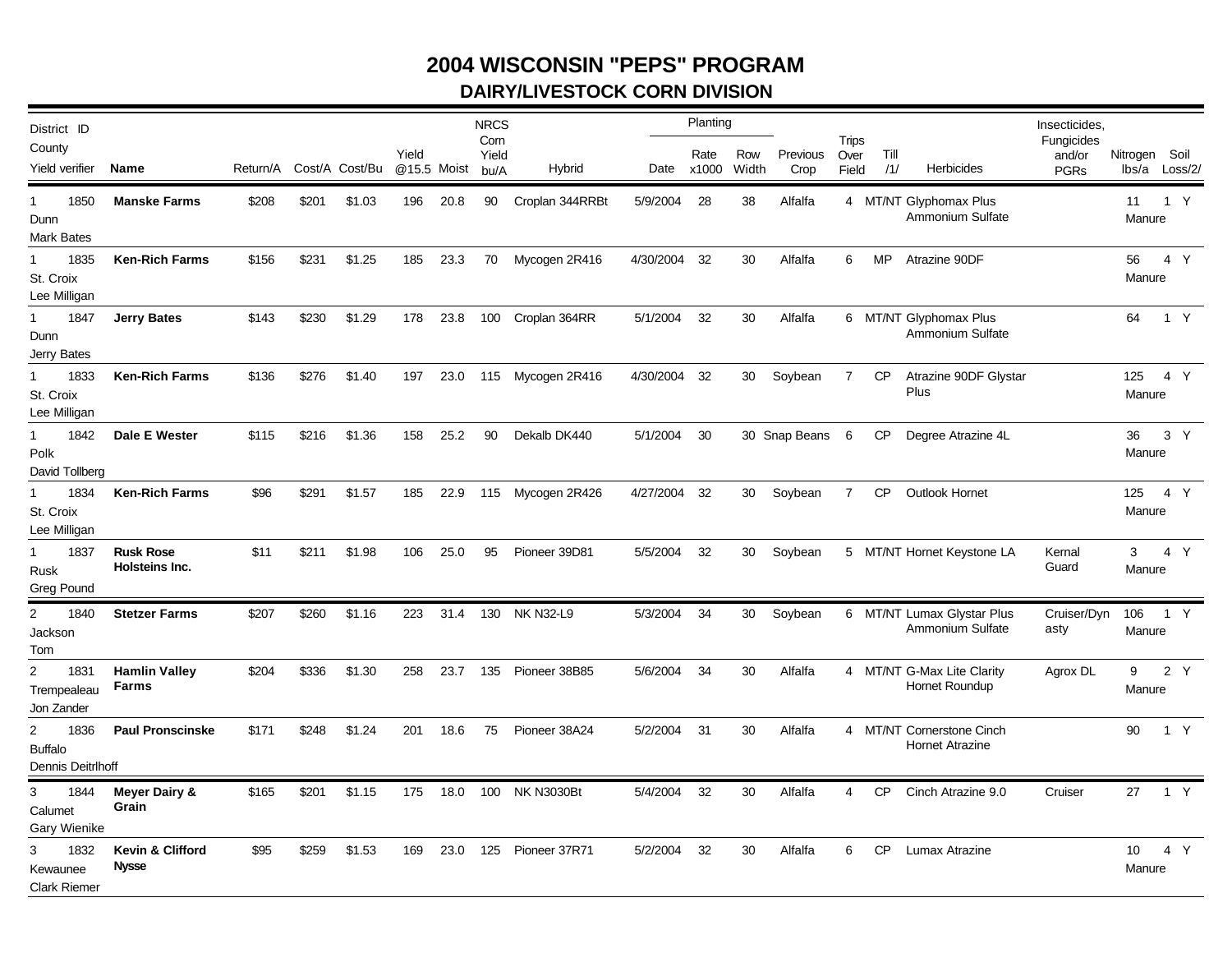### **2004 WISCONSIN "PEPS" PROGRAM DAIRY/LIVESTOCK CORN DIVISION**

| District ID<br>County<br>Yield verifier |      | Name                               | Return/A |       | Cost/A Cost/Bu | Yield<br>@15.5 Moist |      | <b>NRCS</b><br>Corn<br>Yield<br>bu/A | Hybrid             | Date      | Planting<br>Rate<br>x1000 | Row<br>Width | Previous<br>Crop | <b>Trips</b><br>Over<br>Field | Till<br>/1/ | Herbicides                                      | Insecticides,<br>Fungicides<br>and/or<br><b>PGRs</b> | Nitrogen<br>lbs/a | Soil<br>Loss/2/ |
|-----------------------------------------|------|------------------------------------|----------|-------|----------------|----------------------|------|--------------------------------------|--------------------|-----------|---------------------------|--------------|------------------|-------------------------------|-------------|-------------------------------------------------|------------------------------------------------------|-------------------|-----------------|
| 3<br>Kewaunee<br>Jennifer Keuning       | 1838 | <b>Jim Salentine</b>               | \$91     | \$222 | \$1.48         | 150                  | 23.0 | 100                                  | Kaltenberg K4664   | 5/24/2004 | 32                        | 30           | Soybean          | $\overline{7}$                |             | MT/NT Topnotch Atrazine                         |                                                      | 29<br>Manure      | $\mathsf{Y}$    |
| 4<br>Sauk<br>S. Graffrender             | 1839 | <b>Meadow Lane</b><br><b>Farms</b> | \$192    | \$336 | \$1.33         | 252                  | 24.3 | 95                                   | Great Lakes 5961Bt | 4/22/2004 | 38                        | 15           | Potatoes         | 3                             |             | MT/NT Camix Princep 4L                          |                                                      | 201<br>Manure     | 2 Y             |
| 4<br>Dane<br>Vern Meinholz              | 1829 | <b>Ron Dresen</b>                  | \$134    | \$289 | \$1.43         | 202                  | 27.2 | 145                                  | <b>NK N50-P5</b>   | 4/28/2004 | 28                        | 30           | Alfalfa          | 6                             | <b>CP</b>   | Surpass Hornet<br>Atrazine                      | Kernal<br>Guard                                      | 67<br>Manure      | 4 Y             |
| 4<br>Jefferson<br>John Simon            | 1830 | <b>David Flood</b>                 | \$97     | \$245 | \$1.50         | 164                  | 18.5 | 125                                  | Kaltenberg 5808    | 4/29/2004 | 29                        | 38           | Alfalfa          |                               |             | 4 MT/NT Roundup Weather Max<br>Harness Marksman |                                                      | 14                | 0 Y             |
| 5<br>Grant<br>Kevin Raisbeck            | 1841 | <b>Tim Walz</b>                    | \$201    | \$294 | \$1.24         | 237                  | 26.8 | 145                                  | Mycogen 6920Bt     | 5/3/2004  | 46                        | 20           | Corn             | 5                             | <b>CP</b>   | <b>FulTime Hornet</b>                           |                                                      | 88<br>Manure      | 3 <sup>7</sup>  |

/1/ Tillage: NT/MT=No Till/Minimum Till, CP=Chisel Plow, MP= Moldboard Plow

/2/ Soil Loss (Tons/A) based on Universal Soil Loss Equation and Wind Erosion Equation Y=Soil loss is within "tolerable" level for the soil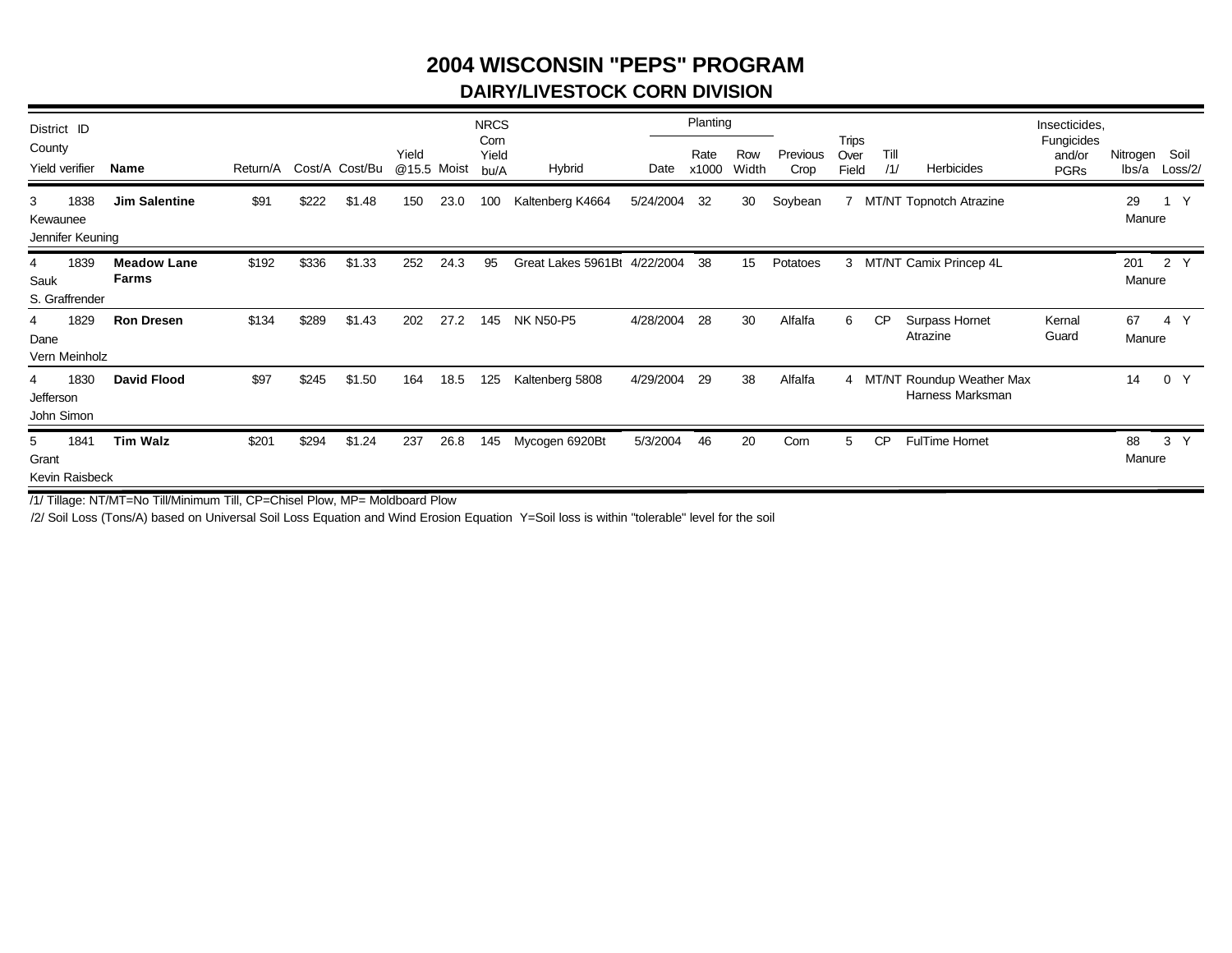#### **SOYBEAN DIVISION**

| District ID                                      |                                  |                         |       |        |               |            |                                   |                    |             |                 | Planting                   |                |                  |                               |             |                                                  |                                                       |                        |         |
|--------------------------------------------------|----------------------------------|-------------------------|-------|--------|---------------|------------|-----------------------------------|--------------------|-------------|-----------------|----------------------------|----------------|------------------|-------------------------------|-------------|--------------------------------------------------|-------------------------------------------------------|------------------------|---------|
| County<br>Yield verifier                         | Name                             | Return/A Cost/A Cost/Bu |       |        | Yield<br>bu/A | Moist<br>% | <b>NRCS</b><br>Corn Yield<br>bu/A | Variety            | <b>Inoc</b> | Date            | Rate x Row<br>1000/a Width |                | Previous<br>Crop | <b>Trips</b><br>Over<br>Field | Till<br>/1/ |                                                  | Insecticides,<br>Fungicides<br>Herbicides and/or PGRs | Nitrogen Soil<br>lbs/a | Loss/2/ |
| 1871<br>$\mathbf 1$<br>Dunn<br>Mark Bates        | <b>Manske Farms</b>              | \$138                   | \$175 | \$2.98 | 59            | 12.4       |                                   | 90 Croplan RT1535  |             | Y 5/22/2004     | 180                        | 12             | Corn             | 5                             | <b>CP</b>   | Glyphomax<br>Plus AMS                            |                                                       | $\mathbf 0$            | 1 Y     |
| $\mathbf{1}$<br>Dunn<br><b>Mark Bates</b>        | 1872 Jerry Bates                 | \$133                   | \$213 | \$3.28 | 65            | 13.7       |                                   | 145 NK S19-V2      |             | Y 5/18/2004     | 180                        | 30             | Corn             | 5                             | <b>CP</b>   | Glyphomax<br>Plus AMS                            |                                                       | 10                     | 4 Y     |
| 1<br>1870<br>Dunn<br><b>Mark Bates</b>           | <b>William Tiffany</b>           | \$108                   | \$191 | \$3.40 | 56            | 16.6       |                                   | 145 Croplan RT1413 |             | Y 5/24/2004     | 180                        | 30             | Corn             | 5                             | <b>CP</b>   | <b>Credit Extra</b><br>AMS                       |                                                       | 10                     | 3 Y     |
| 1869<br>1<br>Dunn<br>Mark Bates                  | <b>Ron Weisenbeck</b>            | \$102                   | \$168 | \$3.32 | 51            | 11.4       |                                   | 65 NK S19-V2       |             | Y 5/25/2004     | 180                        | 30             | Corn             |                               |             | 5 MT/NT Glyphomax<br>Plus AMS                    |                                                       | $\mathbf 0$            | 0 Y     |
| $\mathbf{1}$<br>Rusk<br>Greg Pound               | 1863 Rusk Rose<br>Holsteins Inc. | \$64                    | \$163 | \$3.83 | 43            | 11.8       |                                   | 95 Pioneer 90B73   |             | Y 5/20/2004     | 180                        | $\overline{7}$ | Corn             | 5                             | <b>CP</b>   | Roundup<br>Ultra                                 |                                                       | $\mathbf{0}$           | 4 Y     |
| $\mathbf{1}$<br>St. Croix<br>Lee Milligan        | 1815 RHK Farm Inc.               | \$55                    | \$174 | \$4.05 | 43            | 11.2       |                                   | 90 NK S14-A7       |             | Y 5/8/2004      | 202                        | 30             | Corn             | 5                             | <b>CP</b>   | Roundup<br>Weather<br>Max                        |                                                       | 6                      | 2 Y     |
| $\mathbf{1}$<br>Dunn<br>Keith Gunderson          | 1868 Mark Bates                  | \$51                    | \$203 | \$4.25 | 48            | 12.4       |                                   | 145 NK S19-V2      |             | Y 5/18/2004     | 180                        | 30             | Corn             | 5                             | <b>CP</b>   | Glyphomax<br>Plus AMS                            |                                                       | 10                     | 2 Y     |
| $\mathbf{1}$<br>Waupaca<br>Greg Blonde           | 1860 Daniel<br>Gruetzmacher      | \$50                    | \$159 | \$4.05 | 39            | 9.6        |                                   | 70 Croplan RT1535  |             | Y 4/29/2004     | 200                        | $\overline{7}$ | Corn             | 5                             | CP          | <b>Credit Extra</b><br>Ammonium<br>Sulfate       | Apron<br>Max                                          | $\Omega$               | 1 Y     |
| $\overline{2}$<br>1861<br>Juneau<br>Craig Sax    | <b>JPJ Farms</b>                 | \$150                   | \$183 | \$2.92 | 63            | 15.7       |                                   | 135 NK S19-V2      |             | Y 5/16/2004     | 160                        | $\overline{7}$ | Corn             | $\overline{7}$                | <b>CP</b>   | <b>Glystar Plus</b><br>Ammonium<br>Sulfate       | Apron<br>Max                                          | 22                     | 2 Y     |
| $\overline{2}$<br>1866<br>Adams<br>Michael Sabel | <b>Edward Volkening</b>          | \$148                   | \$156 | \$2.73 | 57            | 12.3       |                                   | 88 NK S19-V2       |             | N 4/28/2004 212 |                            | 30             | Corn             |                               |             | 4 MT/NT Clearout<br>Ammonium<br>Sulfate          |                                                       | $\Omega$               | 3 Y     |
| $\overline{2}$<br><b>Buffalo</b><br>Douglas Napp | 1865 Merlin D. Sutter            | \$99                    | \$193 | \$3.52 | 55            | 12.8       |                                   | 150 NK S19-V2      |             | Y 5/10/2004     | 160                        | 30             | Corn             |                               |             | 4 MT/NT Buccaneer<br>Plus<br>Ammonium<br>Sulfate | Apron<br>Max                                          | $\mathbf 0$            | 5 Y     |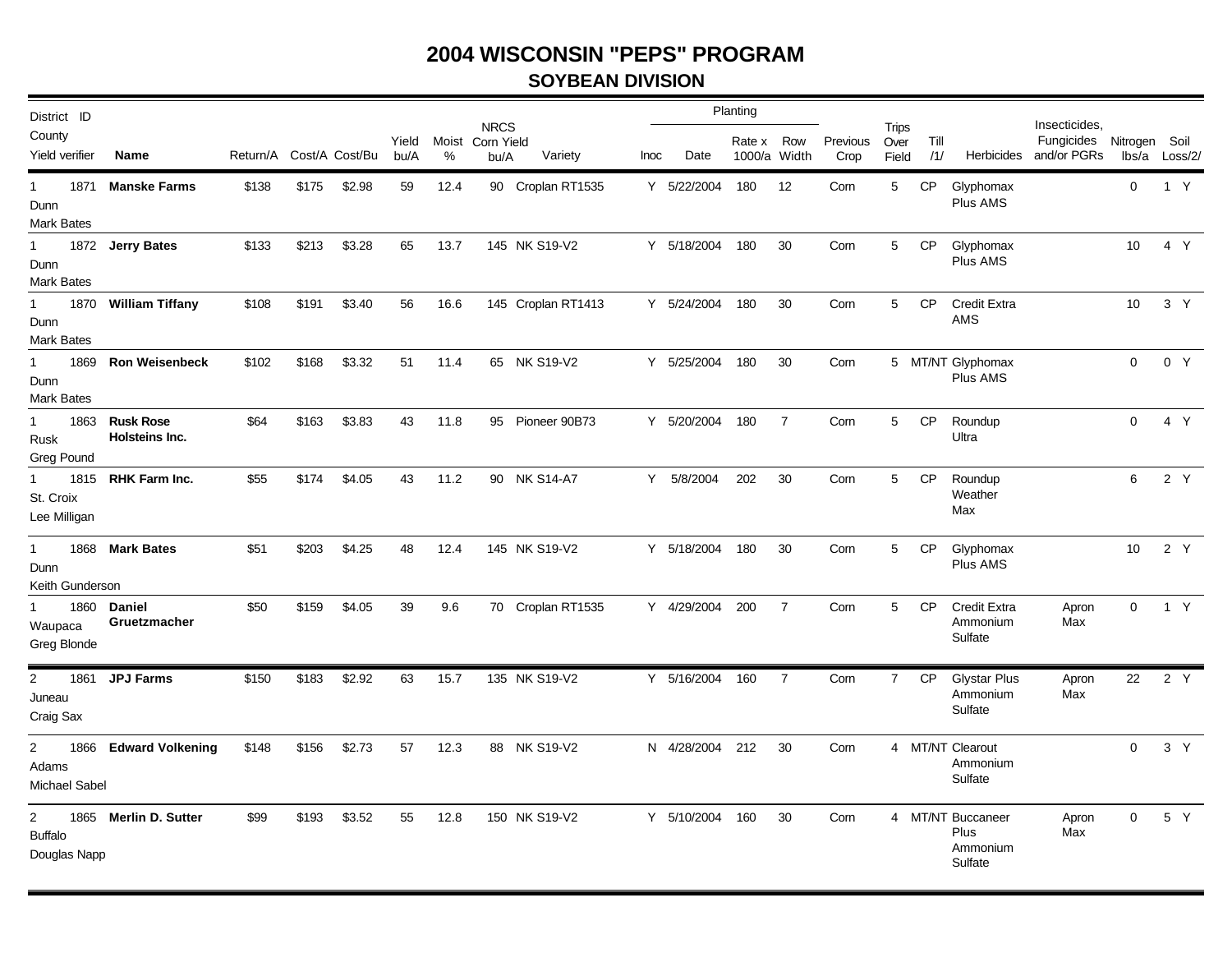#### **SOYBEAN DIVISION**

| District ID                               |                             |                         |       |        |               |            |                                   |                     |      |           | Planting         |              |                  |                        |             |                                                        |                                            |                   |                 |
|-------------------------------------------|-----------------------------|-------------------------|-------|--------|---------------|------------|-----------------------------------|---------------------|------|-----------|------------------|--------------|------------------|------------------------|-------------|--------------------------------------------------------|--------------------------------------------|-------------------|-----------------|
| County<br>Yield verifier                  | Name                        | Return/A Cost/A Cost/Bu |       |        | Yield<br>bu/A | Moist<br>% | <b>NRCS</b><br>Corn Yield<br>bu/A | Variety             | Inoc | Date      | Rate x<br>1000/a | Row<br>Width | Previous<br>Crop | Trips<br>Over<br>Field | Till<br>/1/ | Herbicides                                             | Insecticides,<br>Fungicides<br>and/or PGRs | Nitrogen<br>lbs/a | Soil<br>Loss/2/ |
| 3<br>1867<br>Calumet<br>Gary Wienike      | Meyer Dairy &<br>Grain      | \$85                    | \$187 | \$3.66 | 51            | 13.3       | 125                               | <b>NK S19-V2</b>    |      | 5/23/2004 | 190              | 7.5          | Corn             | 5                      | CP          | Roundup<br><b>Weather Max</b><br><b>AMS</b>            | Apron<br>Max                               | 0                 | 2Y              |
| 3<br>1816<br>Kewaunee<br>Jennifer Keuning | <b>Jim Salentine</b>        | \$81                    | \$184 | \$3.70 | 50            | 12.0       | 100                               | Kaltenberg KB203 RR | Y    | 5/11/2004 | 234              | 18           | Corn             | 5                      | <b>CP</b>   | Clearout<br>Ammonium<br>Sulfate                        |                                            | $\mathbf 0$       | 3 <sup>7</sup>  |
| 1864<br>4<br>Sauk<br>Paul Dietmann        | <b>Meadow Lane</b><br>Farms | \$151                   | \$204 | \$3.07 | 67            | 9.8        | 70                                | Great Lakes 2502 RR | Υ    | 5/4/2004  | 210              | 6            | Corn             |                        |             | 5 MT/NT Roundup                                        | Crop<br><b>Booster</b>                     | $\mathbf 0$       | Y               |
| 1862<br>4<br>Columbia<br>David Fischer    | <b>David Padley</b>         | \$118                   | \$197 | \$3.33 | 59            | 10.6       |                                   | 150 LG Seeds 2233   | ٧    | 5/2/2004  | 150              | 15           | Corn             |                        |             | 4 MT/NT Glyphomax<br>Ammonium<br>Sulfate<br>Surfactant |                                            | $\Omega$          | 4 Y             |

/1/ Tillage: MT/NT=Minimum Till/No Till, CP=Chisel Plow, MP= Moldboard Plow

/2/ Soil Loss (Tons/A) based on Universal Soil Loss Equation and Wind Erosion Equation Y=Soil loss is within "tolerable" level for the soil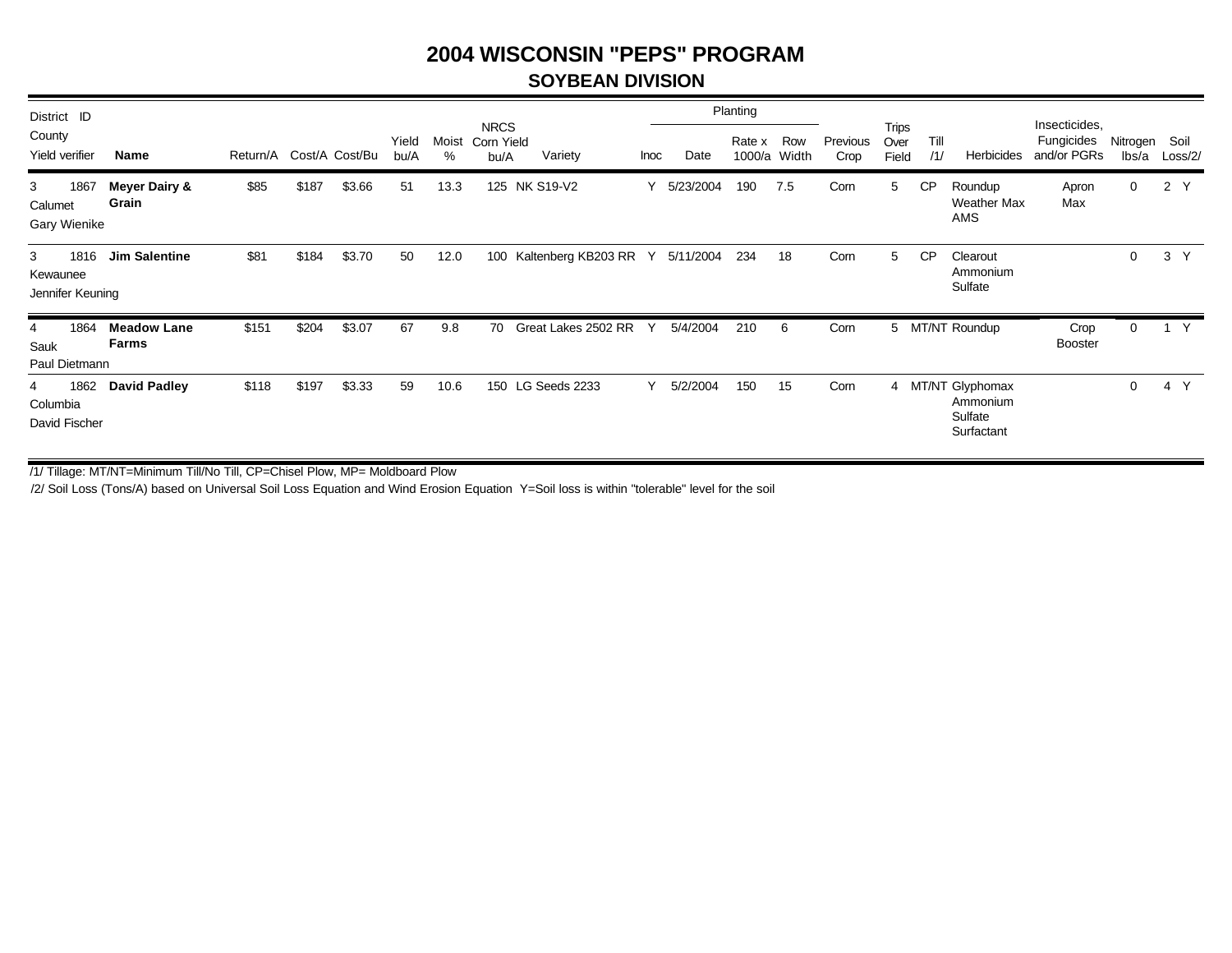## **2004 WISCONSIN "PEPS" PROGRAM Summary of Corn Cultural Practices - Grouped by Return per Acre**

|                                                    |                 |             | <b>CASH CROP DIVISION</b> |                |             | DAIRY/LIVESTOCK DIVISION |           |
|----------------------------------------------------|-----------------|-------------|---------------------------|----------------|-------------|--------------------------|-----------|
|                                                    |                 | Bottom 20%  | Middle 60%                | <b>Top 20%</b> | Bottom 20%  | Middle 60%               | Top 20%   |
| Return (\$/A)                                      |                 | 23.31       | 96.31                     | 155.76         | 65.70       | 145.99                   | 206.36    |
| Cost (\$/acre)                                     |                 | 290.54      | 329.22                    | 347.85         | 230.36      | 259.73                   | 265.40    |
| Cost (\$/bu)                                       |                 | 1.94        | 1.62                      | 1.44           | 1.66        | 1.34                     | 1.16      |
| Yield (bu/A)                                       |                 | 150.2       | 203.6                     | 241.0          | 141.7       | 194.1                    | 225.7     |
| Moist (%)                                          |                 | 22.5        | 21.1                      | 22.2           | 23.7        | 22.9                     | 25.3      |
| NRCS Corn Yield (bu/a)                             |                 | 97.0        | 126.2                     | 141.3          | 106.7       | 106.8                    | 118.3     |
| <b>Planting Date</b>                               |                 | 28-Apr-04   | 29-Apr-04                 | 28-Apr-04      | 10-May-04   | 29-Apr-04                | 06-May-04 |
| Planting Rate (seed/A)                             |                 | 30665       | 32308                     | 33350          | 32000       | 32818                    | 31833     |
| Row Width                                          | $<$ 30"<br>(% ) | 0           | 8                         | 0              | 0           | 18                       | 0         |
|                                                    | 30"             | 100         | 85                        | 100            | 100         | 73                       | 67        |
|                                                    | >30"            | $\mbox{O}$  | 8                         | 0              | 0           | 9                        | 33        |
| <b>Crop Rotation</b><br>(previous crop not corn %) |                 | 75          | 100                       | 100            | 100         | 91                       | 100       |
| Tillage MT/NT                                      | (% )            | 25          | 92                        | 100            | 67          | 36                       | 100       |
| CP                                                 |                 | 75          | 8                         | 0              | 33          | 55                       | 0         |
| <b>MP</b>                                          |                 | $\pmb{0}$   | $\mathbf 0$               | 0              | $\mathbf 0$ | 9                        | 0         |
| SS                                                 |                 | $\pmb{0}$   | 0                         | 0              | $\mathbf 0$ | $\mathbf 0$              | 0         |
| Number of Trips                                    |                 | $6.0\,$     | 4.6                       | 4.3            | 6.3         | 5.3                      | 5.0       |
| <b>Chemical Costs</b>                              | $$0-$5/A$ (%)   | $\,0\,$     | $\mathbf 0$               | $\pmb{0}$      | $\mathbf 0$ | 9                        | 0         |
|                                                    | \$5-\$10/A      | $\pmb{0}$   | 8                         | 0              | $\mathbf 0$ | 18                       | 0         |
|                                                    | \$10-\$15/A     | 0           | 0                         | 0              | $\mathbf 0$ | $\boldsymbol{9}$         | 33        |
|                                                    | \$15-\$20/A     | 25          | 15                        | 25             | 0           | 9                        | 0         |
|                                                    | \$20-\$25/A     | 0           | 62                        | 0              | 33          | 18                       | 0         |
|                                                    | $> $25/A$       | 75          | 15                        | 75             | 67          | 36                       | 67        |
| Rootworm Insecticide Overall (%)                   |                 | $\,0\,$     | $\bf 8$                   | 0              | $\mathbf 0$ | $\boldsymbol{9}$         | 0         |
| Following Corn                                     |                 | 0           | 0                         | 0              | 0           | $\Omega$                 | 0         |
| Starter applied (%)                                |                 | 100         | 100                       | 100            | 100         | 91                       | 100       |
| Nitrogen applied (lbs/A)                           |                 | 152         | 142                       | 146            | 14          | 81                       | 42        |
| Manure applied (%)                                 |                 | $\mathbf 0$ | $\pmb{0}$                 | $\pmb{0}$      | 100         | 64                       | 100       |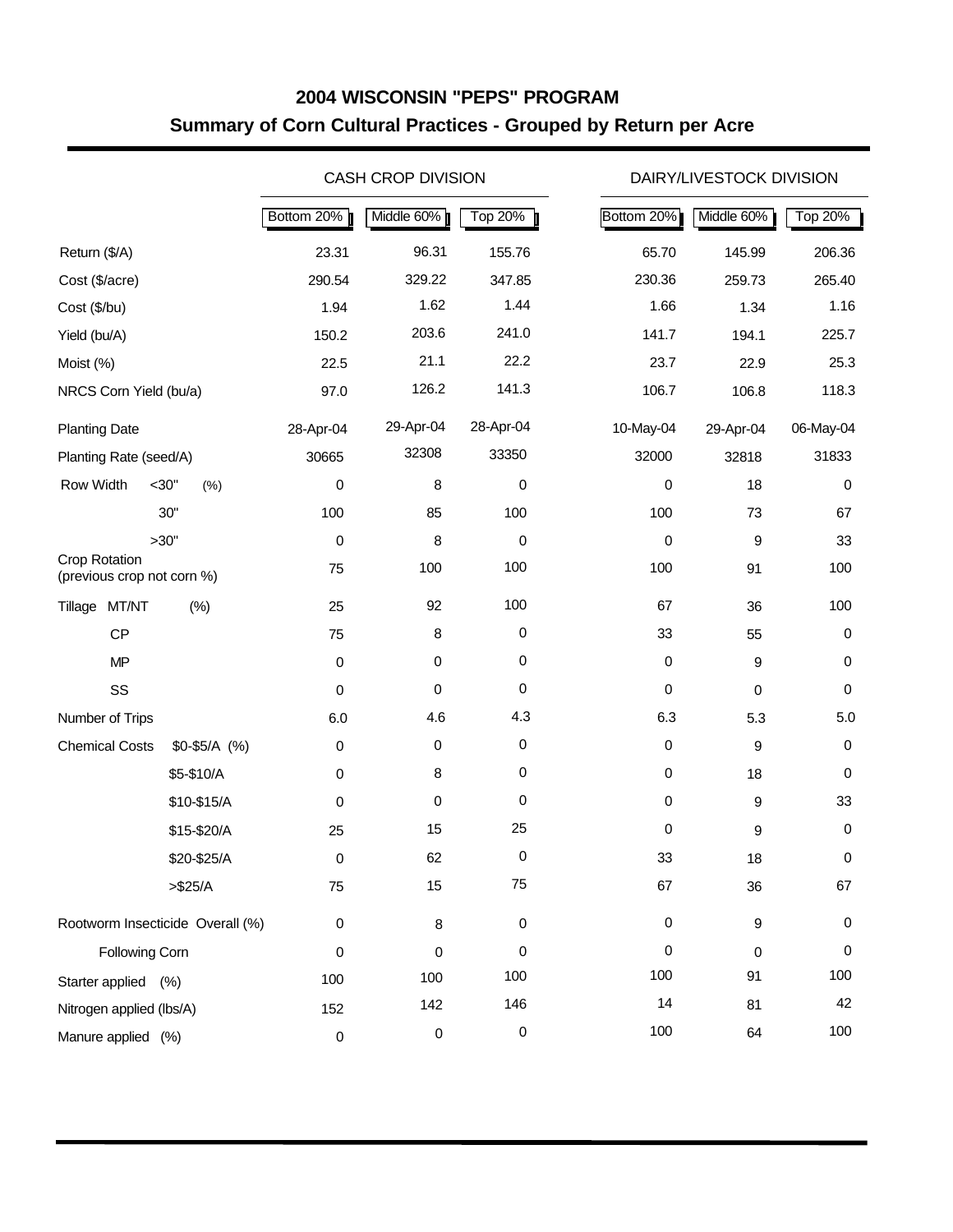## **2004 WISCONSIN "PEPS" PROGRAM Summary of Soybean Cultural Practices - Grouped by Return per Acre**

|                                             |               |                  | Soybean Division |                |
|---------------------------------------------|---------------|------------------|------------------|----------------|
|                                             |               | Bottom 20%       | Middle 60%       | <b>Top 20%</b> |
| Return (\$/A)                               |               | 52.26            | 103.17           | 149.96         |
| Cost (\$/acre)                              |               | 178.43           | 185.61           | 181.19         |
| Cost (\$/bu)                                |               | 4.12             | 3.45             | 2.91           |
| Yield (bu/A)                                |               | 43.3             | 54.2             | 62.1           |
| NRCS Corn Yield (bu/a)                      |               | 102              | 118              | 98             |
| <b>Planting Date</b>                        |               | 08-May-04        | 17-May-04        | 06-May-04      |
| Planting Rate (seed/A)                      |               | 194000           | 181556           | 193901         |
| Row Width Less Than10" (%)                  |               | 33               | 22               | 67             |
|                                             | $10" - 15"$   | $\Omega$         | 11               | 0              |
|                                             | 15"-30"       | 0                | 22               | $\mathbf 0$    |
| Greater Than 30"                            |               | 67               | 44               | 33             |
| Crop Rotation<br>(previous crop not corn %) |               | $\mathbf 0$      | $\Omega$         | 0              |
| Tillage MT/NT                               | $(\% )$       | 0                | 33               | 67             |
| <b>CP</b>                                   |               | 100              | 67               | 33             |
| <b>MP</b>                                   |               | $\mathbf 0$      | $\mathbf 0$      | $\mathbf 0$    |
| SS                                          |               | 0                | 0                | 0              |
| Number of Trips                             |               | 5.0              | 4.8              | 5.3            |
| <b>Chemical Costs</b>                       | $$0-$5/A$ (%) | 0                | $\Omega$         | 33             |
|                                             | \$5-\$10/A    | 67               | 33               | 33             |
|                                             | \$10-\$15/A   | 33               | 56               | $\mathbf 0$    |
|                                             | \$15-\$20/A   | 0                | 11               | $\mathbf 0$    |
|                                             | \$20-\$25/A   | 0                | 0                | 33             |
|                                             | > \$25/A      | $\boldsymbol{0}$ | 0                | $\mathbf 0$    |
| Inoculum Used: %                            |               | 100              | 100              | 67             |
| Nitrogen applied (lbs/A)                    |               | 5                | $\overline{2}$   | $\overline{7}$ |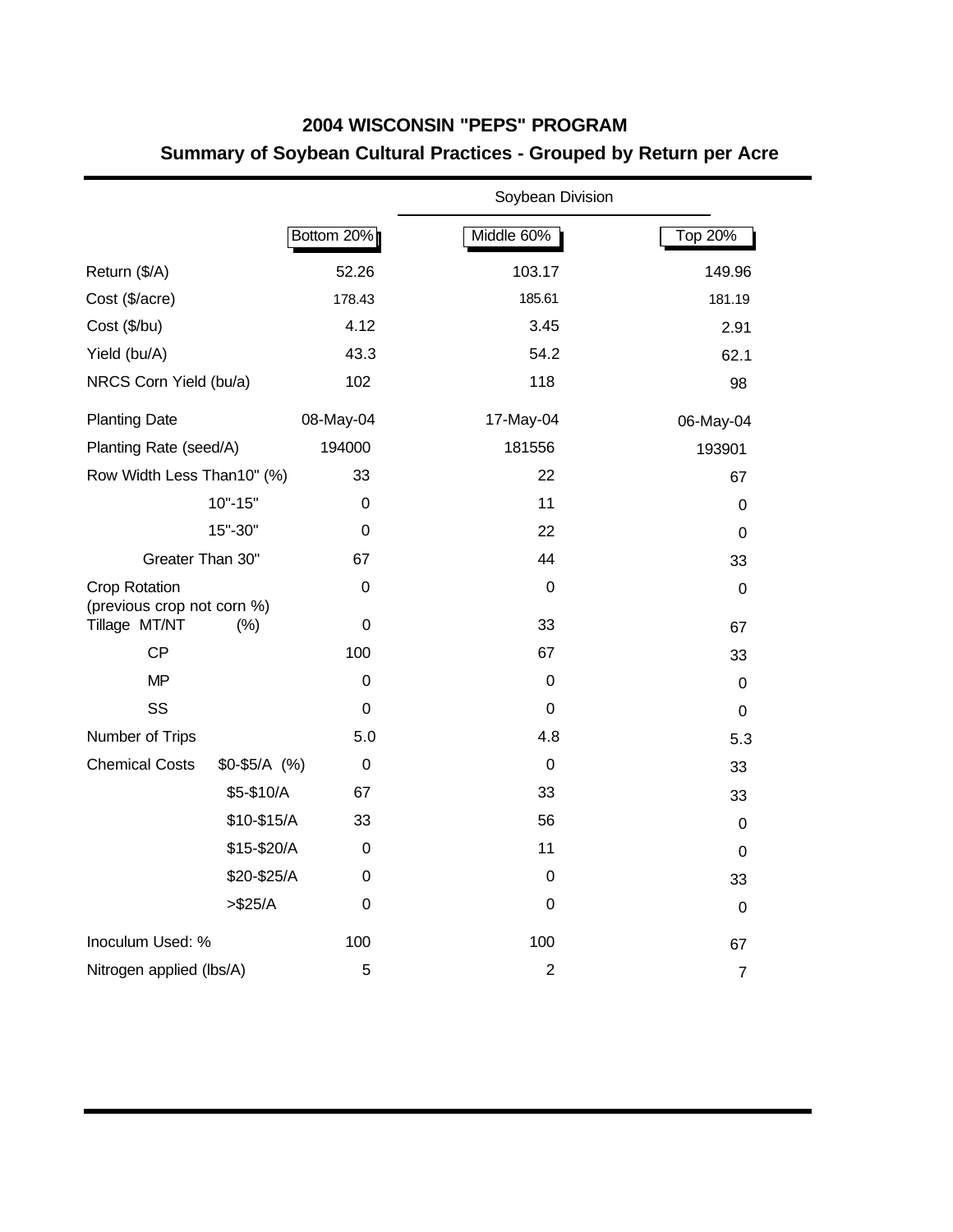



## **Ten year average production costs and returns in PEPS (1995 to 2004).**

| <b>Division</b> |     |     |                                  |      |      |      |     |      | <b>Production Costs</b> |     |          |                                                                                                         |      |       |                             |                    |
|-----------------|-----|-----|----------------------------------|------|------|------|-----|------|-------------------------|-----|----------|---------------------------------------------------------------------------------------------------------|------|-------|-----------------------------|--------------------|
| <b>District</b> | N   |     |                                  |      |      |      |     |      |                         |     | Variable | Fixed<br>Yield Moisture Seed Fertilizer Chemical Other Custom Harvest Interest Equipment Equipment Land |      | acre  | Cost per Cost per<br>bushel | Return<br>per acre |
| Corn, Cash Crop |     |     |                                  |      |      |      |     |      |                         |     |          |                                                                                                         |      |       |                             |                    |
| 1               | 113 | 174 | 20.4                             | \$35 | \$43 | \$20 | \$6 | \$9  | \$57                    | \$8 | \$15     | \$26                                                                                                    | \$50 | \$271 | \$1.58                      | \$109              |
| 2               | 89  | 179 | 20.1                             | \$34 | \$52 | \$24 | \$3 | \$12 | \$58                    | \$9 | \$13     | \$21                                                                                                    | \$55 | \$281 | \$1.59                      | \$114              |
| 3               | 66  | 170 | 21.1                             | \$34 | \$43 | \$26 | \$2 | \$6  | \$58                    | \$8 | \$16     | \$27                                                                                                    | \$53 | \$273 | \$1.66                      | \$118              |
| 4               | 46  | 185 | 19.7                             | \$33 | \$46 | \$25 | \$2 | \$12 | \$58                    | \$8 | \$12     | \$20                                                                                                    | \$75 | \$292 | \$1.58                      | \$120              |
| 5               | 40  | 206 | 19.9                             | \$34 | \$49 | \$26 | \$8 | \$5  | \$66                    | \$9 | \$14     | \$24                                                                                                    | \$96 | \$332 | \$1.62                      | \$131              |
|                 |     |     | <b>Corn, Dairy and Livestock</b> |      |      |      |     |      |                         |     |          |                                                                                                         |      |       |                             |                    |
| 1               | 76  | 168 | 21.3                             | \$36 | \$26 | \$22 | \$5 | \$19 | \$20                    | \$6 | \$16     | \$26                                                                                                    | \$48 | \$224 | \$1.36                      | \$140              |
| $\overline{2}$  | 82  | 179 | 21.9                             | \$33 | \$37 | \$30 | \$2 | \$21 | \$22                    | \$7 | \$15     | \$23                                                                                                    | \$54 | \$244 | \$1.40                      | \$152              |
| 3               | 75  | 162 | 22.7                             | \$31 | \$25 | \$23 | \$2 | \$12 | \$19                    | \$6 | \$20     | \$29                                                                                                    | \$54 | \$222 | \$1.42                      | \$154              |
| 4               | 36  | 192 | 22.2                             | \$31 | \$36 | \$33 | \$5 | \$14 | \$23                    | \$7 | \$16     | \$25                                                                                                    | \$66 | \$257 | \$1.32                      | \$182              |
| 5               | 13  | 212 | 22.7                             | \$40 | \$44 | \$24 | \$2 | \$15 | \$25                    | \$7 | \$15     | \$23                                                                                                    | \$96 | \$293 | \$1.39                      | \$173              |
| Soybean         |     |     |                                  |      |      |      |     |      |                         |     |          |                                                                                                         |      |       |                             |                    |
| 1               | 119 | 49  | 12.4                             | \$26 | \$14 | \$19 | \$5 | \$12 | \$11                    | \$4 | \$12     | \$21                                                                                                    | \$49 | \$174 | \$3.58                      | \$111              |
| 2               | 85  | 53  | 12.8                             | \$23 | \$17 | \$24 | \$2 | \$9  | \$12                    | \$4 | \$13     | \$20                                                                                                    | \$52 | \$176 | \$3.52                      | \$138              |
| 3               | 80  | 53  | 13.3                             | \$28 | \$16 | \$25 | \$2 | \$8  | \$12                    | \$5 | \$16     | \$25                                                                                                    | \$54 | \$190 | \$3.67                      | \$131              |
| 4               | 77  | 56  | 12.5                             | \$25 | \$17 | \$27 | \$3 | \$13 | \$13                    | \$5 | \$13     | \$18                                                                                                    | \$74 | \$207 | \$3.82                      | \$132              |
| 5               | 31  | 63  | 12.2                             | \$27 | \$19 | \$28 | \$7 | \$7  | \$14                    | \$5 | \$13     | \$21                                                                                                    | \$99 | \$241 | \$3.87                      | \$127              |

Weighted Price per Bushel = 50% November Average Cash price + 25% March CBOT Futures price (\$0.15 basis) + 25% July CBOT Futures price (\$0.10 basis) November Average Cash price derived from Wisconsin Ag Statistics; CBOT Futures prices derived from closing price on first business day in December.

Corn Prices (\$/bu): 1987=\$1.74, 1988=\$2.59, 1989=\$2.24, 1990=\$2.20, 1991=\$2.31, 1992=\$2.15, 1993=\$2.57, 1994=\$2.06, 1995=\$2.95, 1996=\$2.63, 1997=\$2.57, 1998=\$2.08, 1999=\$1.84, 2000=\$2.03, 2001=\$1.99, 2002=\$2.24, 2003=\$2.24, 2004=\$2.09

Soybean Prices (\$/bu): 1987=\$5.62, 1988=\$7.40, 1989=\$5.63, 1990=\$5.75, 1991=\$5.42, 1992=\$5.39, 1993=\$6.44, 1994=\$5.48, 1995=\$6.57, 1996=\$6.82, 1997=\$6.86, 1998=\$5.65, 1999=\$5.15, 2000=\$5.12, 2001=\$5.13, 2002=\$5.41, 2003=\$7.07, 2004=5.33 (In 1999, 2000, and 2001 the soybean LDP price was used.)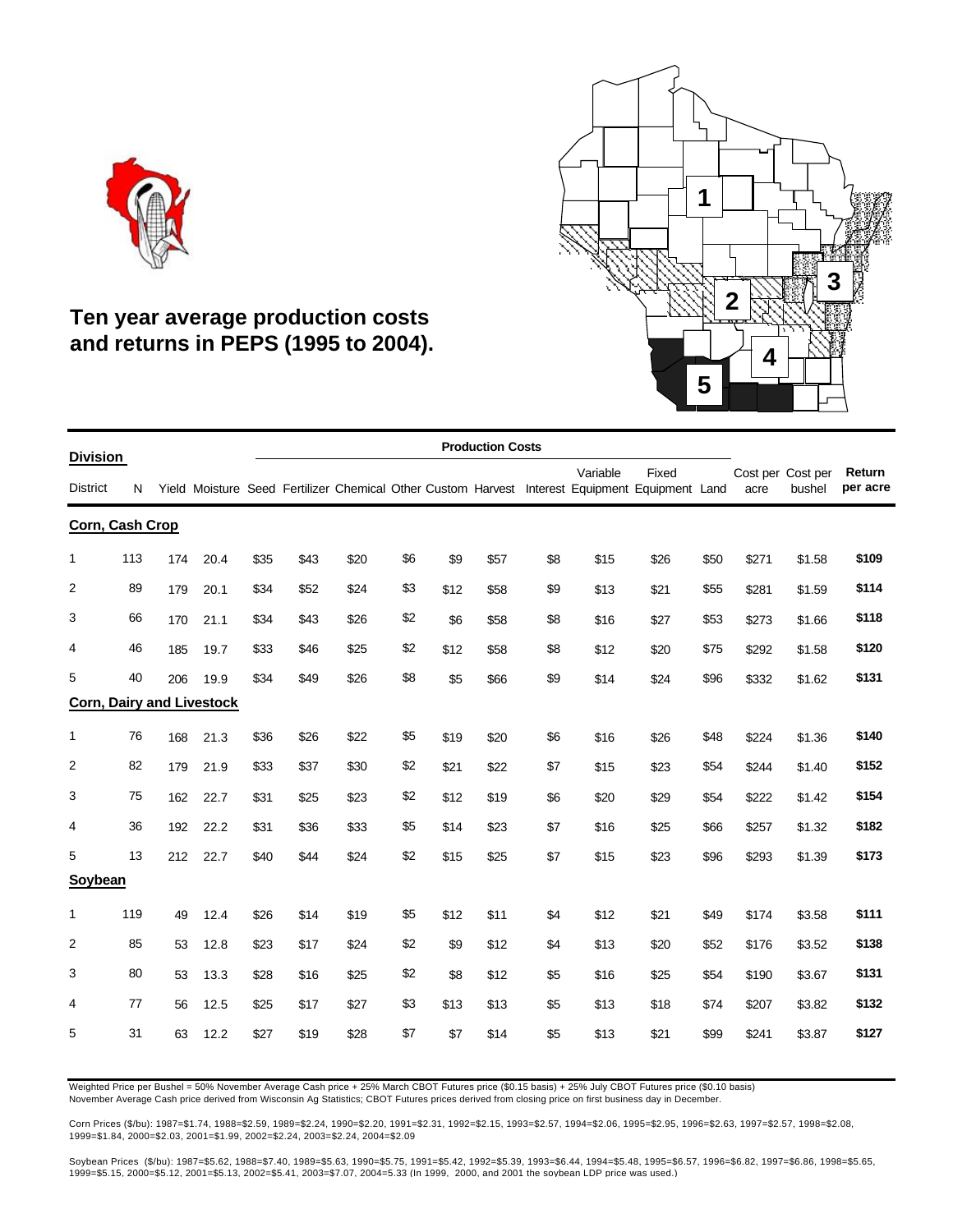#### **Average production costs and returns of PEPS participants by year.**

| <b>Division</b> |    |     |                                  |      |      |      |      |      | <b>Production Costs</b> |      |                                                                                                       |       |      |       |                   |          |
|-----------------|----|-----|----------------------------------|------|------|------|------|------|-------------------------|------|-------------------------------------------------------------------------------------------------------|-------|------|-------|-------------------|----------|
|                 |    |     |                                  |      |      |      |      |      |                         |      | Variable                                                                                              | Fixed |      |       | Cost per Cost per | Return   |
| Year            |    |     |                                  |      |      |      |      |      |                         |      | N Yield Moisture Seed Fertilizer Chemical Other Custom Harvest Interest Equipment Equipment Land acre |       |      |       | bushel            | per acre |
| Corn, Cash Crop |    |     |                                  |      |      |      |      |      |                         |      |                                                                                                       |       |      |       |                   |          |
| 2004            | 21 | 201 | 21.6                             | \$41 | \$58 | \$23 | \$4  | \$10 | \$71                    | \$10 | \$14                                                                                                  | \$25  | \$68 | \$325 | \$1.65            | \$94     |
| 2003            | 34 | 197 | 19.5                             | \$41 | \$45 | \$25 | \$5  | \$7  | \$61                    | \$9  | \$15                                                                                                  | \$25  | \$62 | \$297 | \$1.52            | \$144    |
| 2002            | 40 | 199 | 21.6                             | \$37 | \$40 | \$20 | \$4  | \$7  | \$70                    | \$9  | \$14                                                                                                  | \$29  | \$60 | \$288 | \$1.46            | \$158    |
| 2001            | 41 | 176 | 20.5                             | \$36 | \$44 | \$26 | \$3  | \$10 | \$58                    | \$9  | \$12                                                                                                  | \$25  | \$59 | \$282 | \$1.62            | \$69     |
| 2000            | 47 | 174 | 18.9                             | \$34 | \$40 | \$24 | \$6  | \$11 | \$52                    | \$8  | \$12                                                                                                  | \$25  | \$59 | \$272 | \$1.59            | \$81     |
| 1999            | 42 | 191 | 17.3                             | \$34 | \$51 | \$25 | \$3  | \$6  | \$51                    | \$8  | \$18                                                                                                  | \$25  | \$60 | \$282 | \$1.49            | \$70     |
| 1998            | 35 | 192 | 19.3                             | \$34 | \$56 | \$24 | \$5  | \$7  | \$59                    | \$9  | \$18                                                                                                  | \$22  | \$64 | \$299 | \$1.56            | \$101    |
| 1997            | 25 | 172 | 25.2                             | \$32 | \$51 | \$22 | \$4  | \$10 | \$73                    | \$9  | \$13                                                                                                  | \$19  | \$61 | \$295 | \$1.71            | \$147    |
| 1996            | 21 | 158 | 24.4                             | \$28 | \$44 | \$24 | \$5  | \$10 | \$65                    | \$9  | \$15                                                                                                  | \$22  | \$56 | \$276 | \$1.78            | \$139    |
| 1995            | 48 | 143 | 19.5                             | \$26 | \$42 | \$24 | \$3  | \$13 | \$44                    | \$8  | \$14                                                                                                  | \$20  | \$55 | \$249 | \$1.76            | \$172    |
| 1994            | 43 | 178 | 20.5                             | \$25 | \$41 | \$25 | \$4  | \$16 | \$59                    | \$8  | \$13                                                                                                  | \$19  | \$56 | \$266 | \$1.50            | \$101    |
| 1993            | 35 | 122 | 24.8                             | \$24 | \$34 | \$21 | \$16 | \$13 | \$51                    | \$8  | \$10                                                                                                  | \$24  | \$58 | \$258 | \$2.20            | \$56     |
| 1992            | 35 | 153 | 27.5                             | \$24 | \$46 | \$22 | \$18 | \$0  | \$71                    | \$9  | \$19                                                                                                  | \$22  | \$63 | \$294 | \$1.95            | \$35     |
| 1991            | 34 | 173 | 20.1                             | \$22 | \$47 | \$17 | \$15 | \$0  | \$56                    | \$8  | \$22                                                                                                  | \$26  | \$57 | \$269 | \$1.57            | \$130    |
| 1990            | 31 | 161 | 22.4                             | \$21 | \$43 | \$16 | \$23 | \$0  | \$59                    | \$8  | \$11                                                                                                  | \$28  | \$63 | \$273 | \$1.70            | \$82     |
|                 |    |     | <b>Corn, Dairy and Livestock</b> |      |      |      |      |      |                         |      |                                                                                                       |       |      |       |                   |          |
| 2004            | 17 | 190 | 23.4                             | \$39 | \$37 | \$24 | \$7  | \$18 | \$23                    | \$7  | \$15                                                                                                  | \$30  | \$56 | \$256 | \$1.37            | \$142    |
| 2003            | 27 | 194 | 21.2                             | \$40 | \$27 | \$26 | \$4  | \$25 | \$23                    | \$7  | \$15                                                                                                  | \$28  | \$62 | \$259 | \$1.37            | \$176    |
| 2002            | 31 | 199 | 22.6                             | \$38 | \$26 | \$28 | \$4  | \$26 | \$24                    | \$7  | \$15                                                                                                  | \$28  | \$61 | \$257 | \$1.30            | \$190    |
| 2001            | 33 | 177 | 21.6                             | \$36 | \$25 | \$27 | \$3  | \$21 | \$21                    | \$7  | \$14                                                                                                  | \$28  | \$57 | \$239 | \$1.40            | \$113    |
| 2000            | 39 | 182 | 20.6                             | \$34 | \$29 | \$28 | \$4  | \$18 | \$22                    | \$7  | \$15                                                                                                  | \$27  | \$57 | \$240 | \$1.34            | \$128    |
| 1999            | 30 | 190 | 20.2                             | \$32 | \$40 | \$27 | \$3  | \$12 | \$23                    | \$7  | \$19                                                                                                  | \$25  | \$57 | \$245 | \$1.30            | \$105    |
| 1998            | 23 | 190 | 20.7                             | \$34 | \$46 | \$27 | \$3  | \$14 | \$23                    | \$8  | \$21                                                                                                  | \$23  | \$53 | \$253 | \$1.34            | \$142    |
| 1997            | 16 | 161 | 25.8                             | \$31 | \$31 | \$25 | \$2  | \$11 | \$19                    | \$6  | \$15                                                                                                  | \$20  | \$54 | \$214 | \$1.34            | \$200    |
| 1996            | 28 | 136 | 25.1                             | \$27 | \$29 | \$21 | \$3  | \$9  | \$16                    | \$6  | \$19                                                                                                  | \$24  | \$52 | \$205 | \$1.56            | \$152    |
| 1995            | 38 | 139 | 21.8                             | \$26 | \$29 | \$24 | \$3  | \$12 | \$17                    | \$6  | \$16                                                                                                  | \$22  | \$50 | \$204 | \$1.49            | \$208    |
| 1994            | 55 | 173 | 22.5                             | \$25 | \$30 | \$21 | \$4  | \$15 | \$21                    | \$6  | \$19                                                                                                  | \$23  | \$49 | \$214 | \$1.25            | \$141    |
| 1993            | 38 | 128 | 26.5                             | \$25 | \$24 | \$19 | \$16 | \$0  | \$15                    | \$6  | \$24                                                                                                  | \$24  | \$50 | \$202 | \$1.63            | \$126    |
| 1992            | 61 | 133 | 29.1                             | \$25 | \$28 | \$20 | \$22 | \$0  | \$16                    | \$6  | \$25                                                                                                  | \$26  | \$52 | \$219 | \$1.69            | \$68     |
| 1991            | 61 | 167 | 21.2                             | \$22 | \$35 | \$17 | \$15 | \$0  | \$20                    | \$6  | \$26                                                                                                  | \$28  | \$54 | \$223 | \$1.35            | \$163    |
| 1990            | 45 | 151 | 25.6                             | \$22 | \$36 | \$15 | \$16 | \$0  | \$18                    | \$5  | \$12                                                                                                  | \$37  | \$54 | \$217 | \$1.45            | \$115    |
| Soybean         |    |     |                                  |      |      |      |      |      |                         |      |                                                                                                       |       |      |       |                   |          |
| 2004            | 15 | 54  | 12.4                             | \$28 | \$17 | \$11 | \$6  | \$14 | \$12                    | \$5  | \$13                                                                                                  | \$23  | \$55 | \$183 | \$3.47            | \$102    |
| 2003            | 27 | 46  | 11.7                             | \$30 | \$10 | \$14 | \$3  | \$10 | \$11                    | \$4  | \$13                                                                                                  | \$23  | \$56 | \$175 | \$3.91            | \$151    |
| 2002            | 33 | 59  | 13.3                             | \$28 | \$12 | \$14 | \$3  | \$12 | \$14                    | \$4  | \$12                                                                                                  | \$24  | \$56 | \$179 | \$3.05            | \$143    |
| 2001            | 35 | 50  | 13.1                             | \$26 | \$13 | \$17 | \$3  | \$14 | \$11                    | \$4  | \$12                                                                                                  | \$24  | \$57 | \$182 | \$3.72            | \$74     |
| 2000            | 38 | 52  | 11.3                             | \$26 | \$14 | \$17 | \$4  | \$11 | \$12                    | \$4  | \$12                                                                                                  | \$25  | \$53 | \$178 | \$3.45            | \$91     |
| 1999            | 46 | 56  | 12.0                             | \$27 | \$23 | \$20 | \$3  | \$9  | \$13                    | \$5  | \$16                                                                                                  | \$22  | \$59 | \$197 | \$3.54            | \$94     |
|                 |    |     |                                  |      |      |      |      |      |                         |      |                                                                                                       |       |      |       |                   |          |
| 1998            | 41 | 61  | 13.7                             | \$28 | \$25 | \$29 | \$2  | \$11 | \$14                    | \$6  | \$16                                                                                                  | \$18  | \$64 | \$213 | \$3.55            | \$129    |
| 1997            | 35 | 56  | 12.6                             | \$25 | \$17 | \$30 | \$4  | \$8  | \$13                    | \$5  | \$15                                                                                                  | \$20  | \$65 | \$201 | \$3.68            | \$181    |
| 1996            | 48 | 44  | 13.9                             | \$23 | \$14 | \$33 | \$2  | \$9  | \$10                    | \$5  | \$12                                                                                                  | \$18  | \$55 | \$182 | \$4.29            | \$121    |
| 1995            | 75 | 53  | 12.5                             | \$22 | \$15 | \$29 | \$3  | \$10 | \$12                    | \$5  | \$13                                                                                                  | \$19  | \$67 | \$194 | \$3.70            | \$154    |
| 1994            | 80 | 56  | 13.5                             | \$22 | \$17 | \$29 | \$3  | \$13 | \$13                    | \$5  | \$13                                                                                                  | \$19  | \$65 | \$197 | \$3.57            | \$110    |
| 1993            | 44 | 49  |                                  | \$20 | \$10 | \$25 | \$15 | \$0  | \$11                    | \$4  | \$18                                                                                                  | \$18  | \$59 | \$181 | \$3.80            | \$132    |
| 1992            | 56 | 46  |                                  | \$21 | \$18 | \$24 | \$15 | \$0  | \$11                    | \$5  | \$17                                                                                                  | \$17  | \$64 | \$191 | \$4.26            | \$54     |
| 1991            | 78 | 51  |                                  | \$19 | \$21 | \$19 | \$10 | \$0  | \$12                    | \$5  | \$20                                                                                                  | \$21  | \$67 | \$193 | \$4.03            | \$81     |
| 1990            | 54 | 52  |                                  | \$18 | \$21 | \$15 | \$9  | \$0  | \$12                    | \$4  | \$13                                                                                                  | \$33  | \$69 | \$195 | \$3.77            | \$106    |

Weighted Price per Bushel = 50% November Average Cash price + 25% March CBOT Futures price (\$0.15 basis) + 25% July CBOT Futures price (\$0.10 basis) November Average Cash price derived from Wisconsin Ag Statistics; CBOT Futures prices derived from closing price on first business day in December.

Corn Prices (\$/bu): 1987=\$1.74, 1988=\$2.59, 1989=\$2.24, 1990=\$2.20, 1991=\$2.31, 1992=\$2.15, 1993=\$2.57, 1994=\$2.06, 1995=\$2.95, 1996=\$2.63, 1997=\$2.57, 1998=\$2.08, 1999=\$1.84, 2000=\$2.03, 2001=\$1.99, 2002=\$2.24, 2003=\$2.24, 2004=\$2.09

Soybean Prices (\$/bu): 1987=\$5.62, 1988=\$7.40, 1989=\$5.63, 1990=\$5.75, 1991=\$5.42, 1992=\$5.39, 1993=\$6.44, 1994=\$5.48, 1995=\$6.57, 1996=\$6.82, 1997=\$6.86, 1998=\$5.65, 1999=\$5.15, 2000=\$5.12, 2001=\$5.13, 2002=\$5.41, 2003=\$7.07, 2004=\$5.33 (In 1999, 2000, and 2001 the soybean LDP price was used.)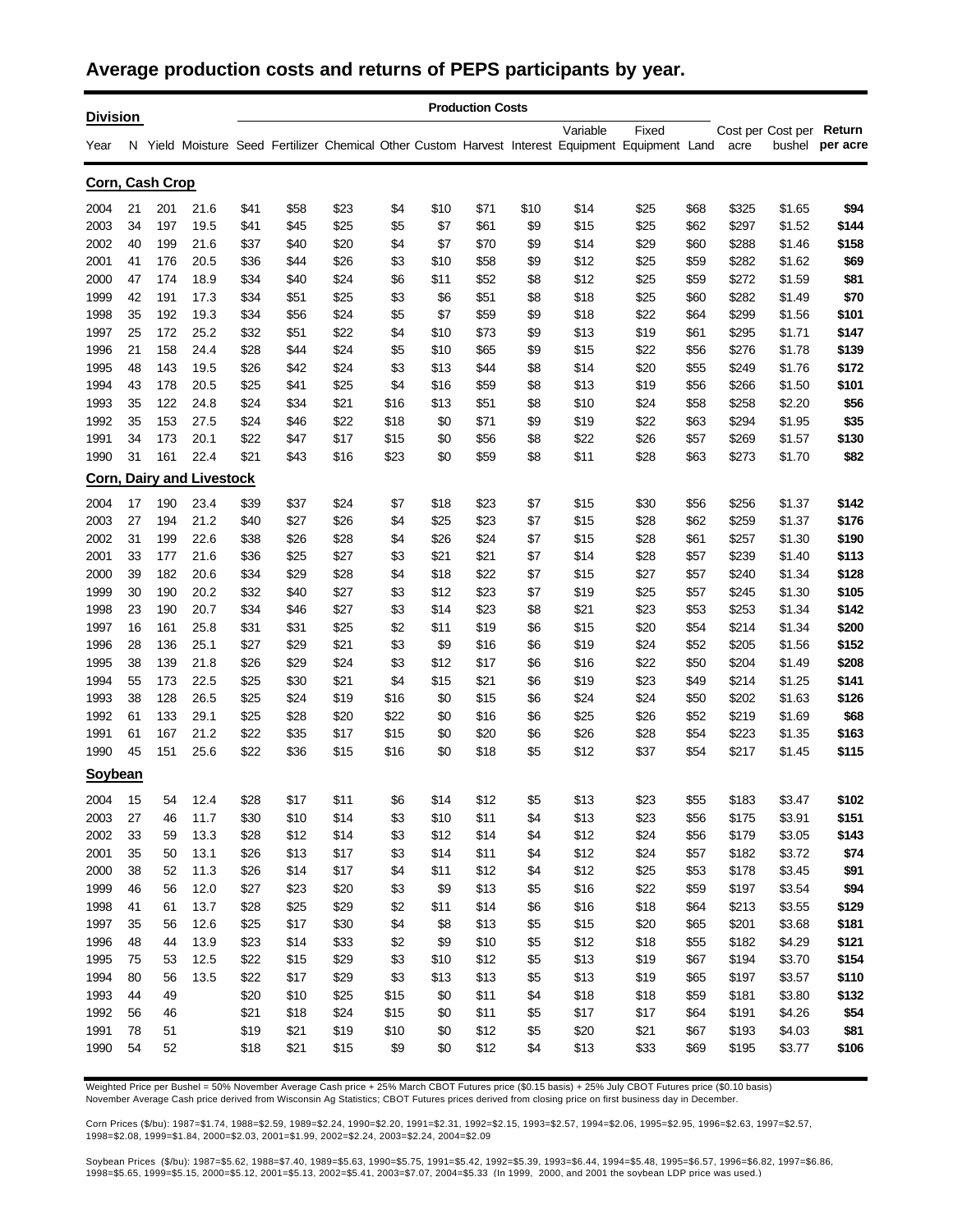## **Wisconsin PEPS Program Division Winners Since 1987**

| <b>Division</b>        |                 |                                  |                                                    |                |                                        |                  |                            |
|------------------------|-----------------|----------------------------------|----------------------------------------------------|----------------|----------------------------------------|------------------|----------------------------|
| Year                   | <b>District</b> | County                           | <b>Name</b>                                        | Yield          | <b>Hybrid/Variety</b>                  |                  | <b>Cost/Bu Return/Acre</b> |
| <b>Corn, Cash Crop</b> |                 |                                  |                                                    |                |                                        |                  |                            |
| 2004                   | 5               | Grant                            | Eugene Steiger                                     | 264.0          | Dekalb DKC60-19                        | \$1.38           | \$188.42                   |
| 2003                   | 5               | Grant                            | Eugene Steiger                                     | 246.1          | Dekalb DKC5878                         | \$1.22           | \$251.17                   |
| 2002                   | 2               | Jackson                          | <b>Stetzer Farms</b>                               | 230.0          | <b>NK N5127</b>                        | \$1.19           | \$240.96                   |
| 2001                   | 4               | Vernon                           | <b>Todd Vesbach</b>                                | 207.1          | NK Brand N45-A6                        | \$0.99           | \$207.28                   |
| 2000                   | 2               | Marquette                        | <b>Lindner Grain Farms</b>                         | 217.7          | Dekalb 44-42Bt                         | \$0.82           | \$263.82                   |
| 1999                   | 3               | Manitowoc                        | Hamp Haven Farms                                   | 254.7          | Novartis 3030BT                        | \$0.85           | \$251.11                   |
| 1998                   | 3               | Calumet                          | Meyer Dairy & Grain                                | 229.7          | Novartis N3030 BT                      | \$1.03           | \$241.26                   |
| 1997                   | 5               | Lafayette                        | <b>Bahr Farms</b>                                  | 215.2          | Trelay 8002                            | \$1.31           | \$271.78                   |
| 1996                   | 4               | Jefferson                        | Dennis Schultz                                     | 174.9          | Seed Mart 1104                         | \$1.02           | \$280.81                   |
| 1995                   | 1               | Waupaca                          | Steinbach Farms                                    | 169.5          | NK 3030                                | \$1.05           | \$315.05                   |
| 1994                   | 1               | Eau Claire                       | Jaquish Farms, Inc.                                | 192.9          | Pioneer 3751                           | \$0.88           | \$227.65                   |
| 1993                   | 1               | Eau Claire                       | Jaquish Farms, Inc.                                | 148.5          | Pioneer 3751                           | \$1.22           | \$200.46                   |
| 1992                   | 2               | Adams                            | <b>Edward Volkening</b>                            | 130.7          | Blaney 2100                            | \$1.38           | \$100.02                   |
| 1991                   | 3               | Winnebago                        | Lowell Kratz                                       | 204.2          | <b>Garst 8777</b>                      | \$1.00           | \$268.11                   |
| 1990                   | 3               | Winnebago                        | <b>Leonard Kratz</b>                               | 184.5          | Dekalb DK353                           | \$1.05           | \$212.55                   |
| 1989                   | 5               | Lafayette                        | Allen Kraus                                        | 169.4          | Northrup King S5340                    | \$1.00           | \$209.99                   |
| 1988                   | 2               | Juneau                           | D & F Pokorney                                     | 126.8          | Pioneer 3737                           | \$1.34           | \$158.08                   |
| 1987                   | 5               | Grant                            | <b>Chuck Raisbeck</b>                              | 188.5          | <b>Pride 5547</b>                      | \$1.03           | \$134.19                   |
|                        |                 | <b>Corn, Dairy and Livestock</b> |                                                    |                |                                        |                  |                            |
| 2004                   | 1               | Dunn                             | <b>Manske Farms</b>                                | 195.7          | Croplan 344RRBt                        | \$1.03           | \$208.28                   |
| 2003                   | 5               | Grant                            | Tim Walz                                           | 266.5          | Mycogen 6920Bt                         | \$1.18           | \$283.77                   |
| 2002                   | 2               | Jackson                          | <b>Stetzer Farms</b>                               | 236.5          | <b>NK N58D1</b>                        | \$0.92           | \$311.09                   |
| 2001                   | 4               | Sauk                             | <b>Meadow Lane Farms</b>                           | 241.5          | NK Brand N67-T4                        | \$0.98           | \$243.57                   |
| 2000                   | 3               | Calumet                          | Meyer Dairy & Grain                                | 212.8          | <b>NK N3030Bt</b>                      | \$0.93           | \$233.58                   |
| 1999                   | 4               | Columbia                         | 4th Generation Homestead                           | 247.9          | Novartis N59-Q9                        | \$0.94           | \$223.30                   |
| 1998                   | 3               | Manitowoc                        | Hamp Haven Farms                                   | 225.0          | Cargill 3677                           | \$0.91           | \$263.60                   |
| 1997                   | 2               | Marquette                        | Daniel Thome                                       | 177.1          | Pioneer 3753                           | \$0.97           | \$283.17                   |
| 1996                   | 1               | Polk                             | <b>Hibbs Family Farm</b>                           | 125.9          | Mycogen TMF 94                         | \$0.87           | \$221.19                   |
| 1995                   | 5               | Crawford                         | Gene Fritsche                                      | 167.8          | Dairyland 1202                         | \$0.94           | \$336.60                   |
| 1994<br>1993           | 2<br>4          | Adams<br>Dane                    | <b>Clover View Farms</b><br>Randy & John Zimmerman | 204.9<br>187.2 | <b>NK N4242</b><br>Northrup King N4242 | \$0.80<br>\$0.98 | \$258.43<br>\$296.94       |
| 1992                   | 5               | Crawford                         | Gene Fritsche                                      | 182.0          | Dairyland DX1207                       | \$0.93           | \$222.90                   |
| 1991                   | 3               | Sheboygan                        | Bob & Dawn Boehlke                                 | 228.4          | Cenex/LOL 451                          | \$0.93           | \$314.79                   |
| 1990                   | 1               | Shawano                          | Jon Kroenke                                        | 146.2          | Cenex/LOL 385                          | \$0.96           | \$181.70                   |
| 1989                   | 1               | Eau Claire                       | Jaquish Farms, Inc.                                | 173.6          | Pioneer 3475                           | \$1.07           | \$202.46                   |
| 1988                   | 3               | Winnebago                        | <b>Henry Stark</b>                                 | 140.2          | Pioneer 3737                           | \$1.13           | \$204.16                   |
| 1987                   | 3               | Ozaukee                          | James Melichar                                     | 158.0          | Northrup King PX9283                   | \$0.99           | \$118.53                   |
| <b>Soybean</b>         |                 |                                  |                                                    |                |                                        |                  |                            |
| 2004                   | 4               | Sauk                             | <b>Meadow Lane Farms</b>                           | 66.6           | Great Lakes 2502 RR                    | \$3.07           | \$150.94                   |
| 2003                   | 2               | <b>Buffalo</b>                   | Merlin D. Sutter                                   | 56.9           | NK Brand S16-C4                        | \$2.82           | \$241.86                   |
| 2002                   | 2               | Jackson                          | <b>Stetzer Farms</b>                               | 76.9           | Syngenta S16-Y6                        | \$2.22           | \$245.38                   |
| 2001                   | 3               | Calumet                          | Meyer Dairy & Grain                                | 59.5           | NK Brand S16-Y6                        | \$2.71           | \$143.93                   |
| 2000                   | 2               | Adams                            | <b>Edward Volkening</b>                            | 66.9           | <b>NK S20-Z5</b>                       | \$1.90           | \$215.32                   |
| 1999                   | 2               | Adams                            | Edward Volkening                                   | 70.3           | Novartis S19-T9                        | \$1.89           | \$229.26                   |
| 1998                   | 3               | Calumet                          | Meyer Dairy & Grain                                | 80.5           | Novartis S19-90                        | \$2.20           | \$277.68                   |
| 1997                   | 2               | Adams                            | <b>Edward Volkening</b>                            | 66.8           | NK S20-91                              | \$1.85           | \$334.91                   |
| 1996                   | 2               | Adams                            | <b>Edward Volkening</b>                            | 59.5           | <b>NK S19-90</b>                       | \$2.43           | \$283.37                   |
| 1995                   | 2               | Adams                            | <b>Edward Volkening</b>                            | 60.1           | Northrup King S20-20                   | \$1.88           | \$281.87                   |
| 1994                   | 2               | Adams                            | Edward Volkening                                   | 60.9           | <b>NK S1990</b>                        | \$1.80           | \$223.93                   |
| 1993                   | 2               | Adams                            | <b>Edward Volkening</b>                            | 46.5           | Northrup King S19-90                   | \$2.45           | \$185.79                   |
| 1992                   | 2               | Adams                            | Edward Volkening                                   | 50.4           | Northrup King S19-90                   | \$2.70           | \$135.41                   |
| 1991                   | 2               | Adams                            | <b>Edward Volkening</b>                            | 61.4           | Northrup King S19-90                   | \$2.24           | \$195.17                   |
| 1990                   | 2               | Adams                            | Dennis Erickson                                    | 72.0           | Northrup King S19-90                   | \$2.28           | \$249.74                   |
| 1989                   | 4               | Jefferson                        | <b>Gary Punzel</b>                                 | 63.3           | Northrup King S15-50                   | \$2.45           | \$201.51                   |
| 1988                   | 4               | Jefferson                        | <b>Gary Punzel</b>                                 | 74.3           | Northrup King S15-50                   | \$2.21           | \$385.62                   |
| 1987                   | 4               | Walworth                         | Don Schmaling                                      | 76.5           | NK S23-12                              | \$2.51           | \$238.20                   |

Weighted Price per Bushel = 50% November Average Cash price + 25% March CBOT Futures price (\$0.15 basis) + 25% July CBOT Futures price (\$0.10 basis)<br>November Average Cash price derived from Wisconsin Ag Statistics; CBOT Fu

Corn Prices (\$/bu): 1987=\$1.74, 1988=\$2.59, 1989=\$2.24, 1990=\$2.20, 1991=\$2.31, 1992=\$2.15, 1993=\$2.57, 1994=\$2.06, 1995=\$2.95, 1996=\$2.63, 1997=\$2.57, 1998=\$2.0≀<br>1999=\$1.84, 2000=\$2.03, 2001=\$1.99, 2002=\$2.24, 2003=\$2.24,

Soybean Prices(\$/bu): 1987=\$5.62, 1988=\$7.40, 1989=\$5.63, 1990=\$5.75, 1991=\$5.42, 1992=\$5.39, 1993=\$6.44, 1994=\$5.48, 1995=\$6.57, 1996=\$6.82, 1997=\$6.86, 1998=<br>1999=\$5.15, 2000=\$5.12, 2001=\$5.13, 2002=\$5.41, 2003=\$7.07, 20